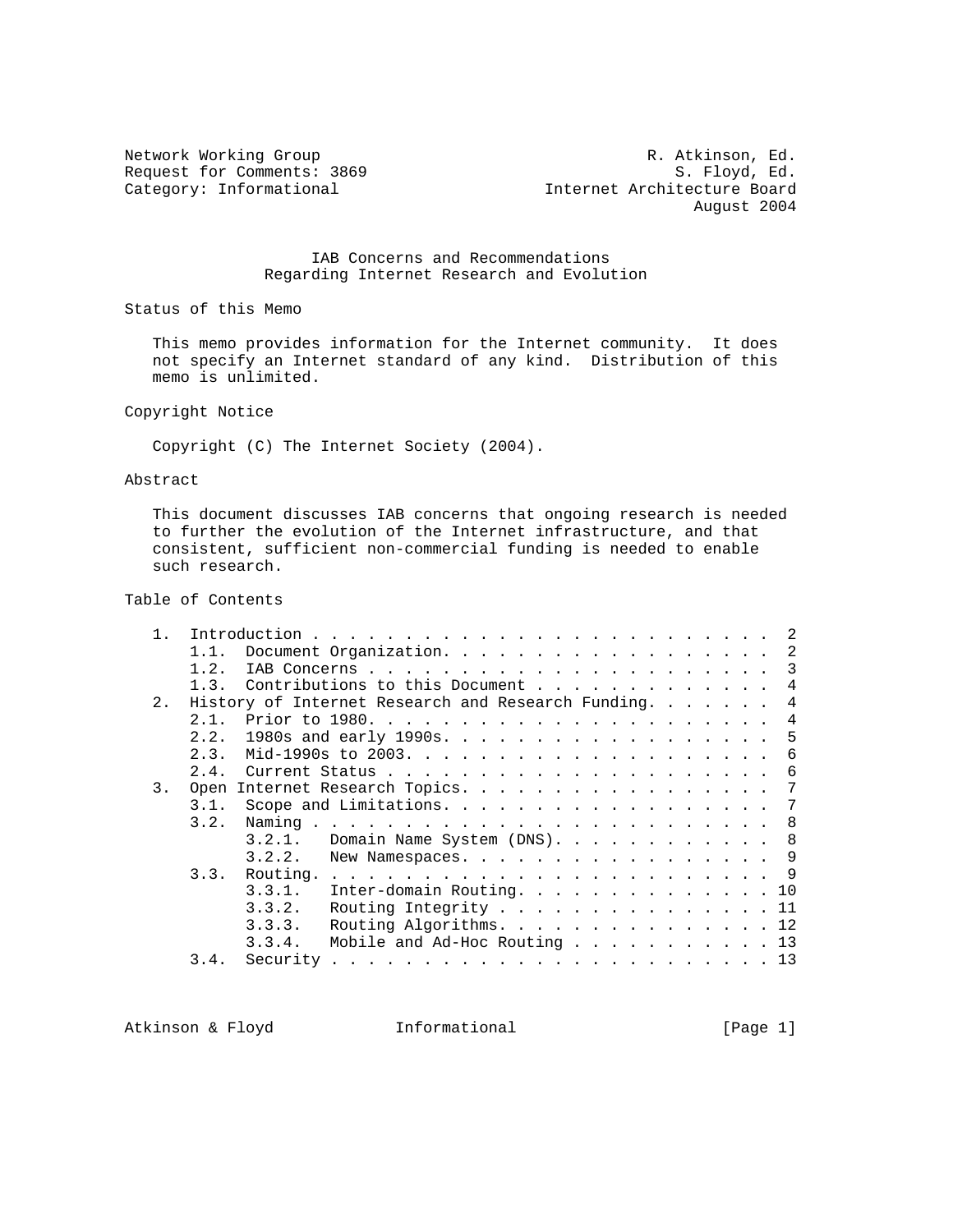|    |                           | 3.4.1. | Formal Methods. 14                                          |  |  |  |  |  |  |  |  |  |  |  |
|----|---------------------------|--------|-------------------------------------------------------------|--|--|--|--|--|--|--|--|--|--|--|
|    |                           | 3.4.2. | Key Management. 14                                          |  |  |  |  |  |  |  |  |  |  |  |
|    |                           | 3.4.3. | Cryptography. 15                                            |  |  |  |  |  |  |  |  |  |  |  |
|    |                           | 3.4.4. | Security for Distributed Computing. 15                      |  |  |  |  |  |  |  |  |  |  |  |
|    |                           | 3.4.5. | Deployment Considerations in Security 15                    |  |  |  |  |  |  |  |  |  |  |  |
|    |                           | 3.4.6. | Denial of Service Protection. 16                            |  |  |  |  |  |  |  |  |  |  |  |
|    | 3.5.                      |        | Network Management 16                                       |  |  |  |  |  |  |  |  |  |  |  |
|    |                           | 3.5.1. | Managing Networks, Not Devices. 16                          |  |  |  |  |  |  |  |  |  |  |  |
|    |                           | 3.5.2. | Enhanced Monitoring Capabilities. 17                        |  |  |  |  |  |  |  |  |  |  |  |
|    |                           | 3.5.3. | Customer Network Management 17                              |  |  |  |  |  |  |  |  |  |  |  |
|    |                           | 3.5.4. | Autonomous Network Management 17                            |  |  |  |  |  |  |  |  |  |  |  |
|    |                           |        | 3.6. Quality of Service 17                                  |  |  |  |  |  |  |  |  |  |  |  |
|    |                           |        | 3.6.1. Inter-Domain QoS Architecture 18                     |  |  |  |  |  |  |  |  |  |  |  |
|    |                           |        | 3.6.2. New Queuing Disciplines 19                           |  |  |  |  |  |  |  |  |  |  |  |
|    | 3.7.                      |        | Congestion Control 19                                       |  |  |  |  |  |  |  |  |  |  |  |
|    | 3.8.                      |        | Studying the Evolution of the Internet Infrastructure. . 20 |  |  |  |  |  |  |  |  |  |  |  |
|    |                           |        |                                                             |  |  |  |  |  |  |  |  |  |  |  |
|    |                           |        | 3.10. Internet Measurement 21                               |  |  |  |  |  |  |  |  |  |  |  |
|    |                           |        |                                                             |  |  |  |  |  |  |  |  |  |  |  |
|    |                           |        | 3.12. Meeting the Needs of the Future. 22                   |  |  |  |  |  |  |  |  |  |  |  |
|    |                           |        | 3.13. Freely Distributable Prototypes. 23                   |  |  |  |  |  |  |  |  |  |  |  |
| 4. |                           |        |                                                             |  |  |  |  |  |  |  |  |  |  |  |
| 5. |                           |        |                                                             |  |  |  |  |  |  |  |  |  |  |  |
| 6. |                           |        |                                                             |  |  |  |  |  |  |  |  |  |  |  |
| 7. | Informative References 24 |        |                                                             |  |  |  |  |  |  |  |  |  |  |  |
| 8. |                           |        |                                                             |  |  |  |  |  |  |  |  |  |  |  |
| 9. |                           |        | Full Copyright Statement 30                                 |  |  |  |  |  |  |  |  |  |  |  |

## 1. Introduction

 This document discusses the history of funding for Internet research, expresses concern about the current state of such funding, and outlines several specific areas that the IAB believes merit additional research. Current funding levels for Internet research are not generally adequate, and several important research areas are significantly underfunded. This situation needs to be rectified for the Internet to continue its evolution and development.

## 1.1. Document Organization

 The first part of the document is a high-level discussion of the history of funding for Internet research to provide some historical context to this document. The early funding of Internet research was largely from the U.S. government, followed by a period in the second half of the 1990s of commercial funding and of funding from several governments. However, the commercial funding for Internet research has been reduced due to the recent economic downturn.

Atkinson & Floyd **Informational** [Page 2]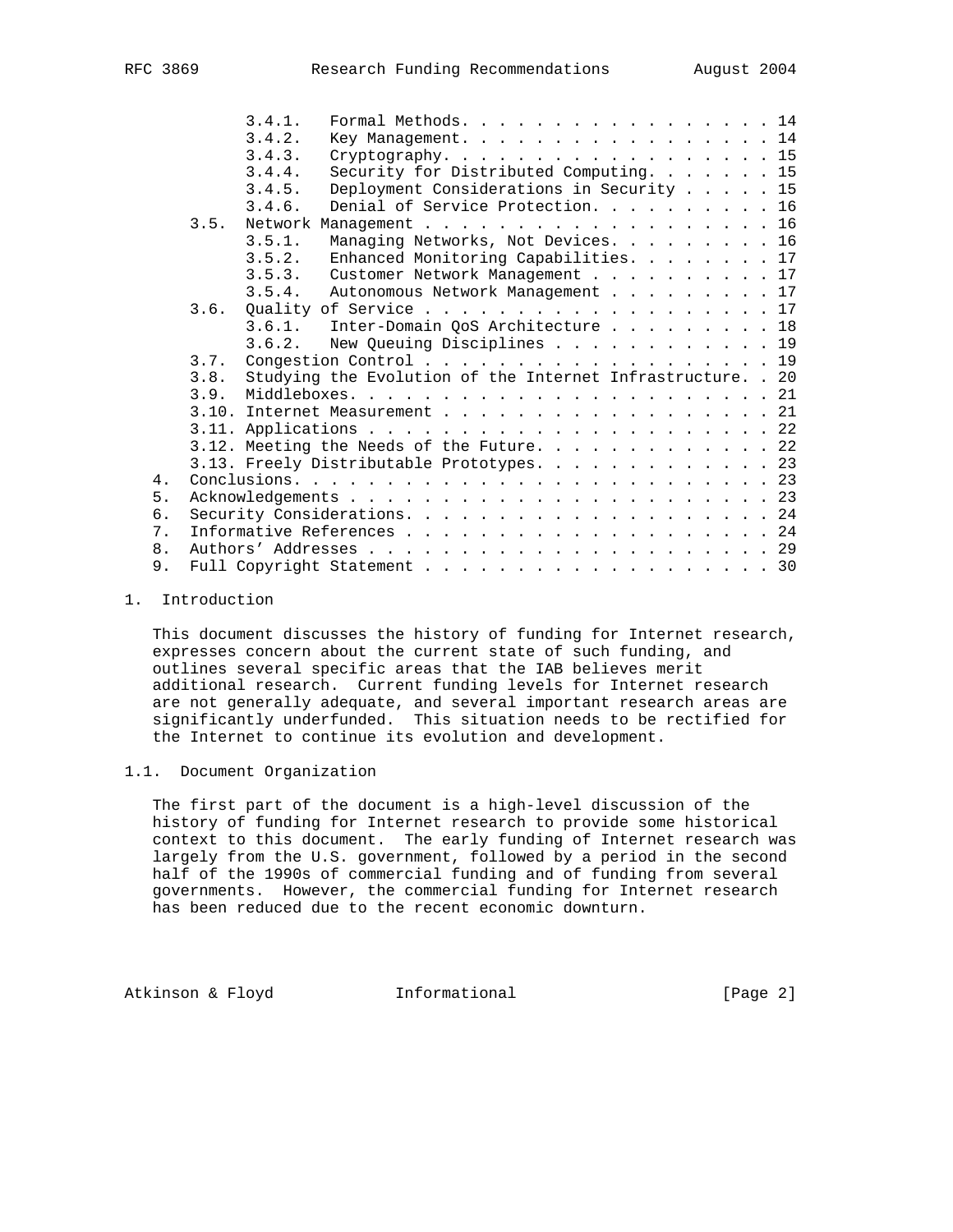The second part of the document provides an incomplete set of open Internet research topics. These are only examples, intended to illustrate the breadth of open research topics. This second section supports the general thesis that ongoing research is needed to further the evolution of the Internet infrastructure. This includes research on the medium-time-scale evolution of the Internet infrastructure as well as research on longer-time-scale grand challenges. This also includes many research issues that are already being actively investigated in the Internet research community.

 Areas that are discussed in this section include the following: naming, routing, security, network management, and transport. Issues that require more research also include more general architectural issues such as layering and communication between layers. In addition, general topics discussed in this section include modeling, measurement, simulation, test-beds, etc. We are focusing on topics that are related to the IETF and IRTF (Internet Research Task Force) agendas. (For example, Grid issues are not discussed in this document because they are addressed through the Global Grid Forum and other Grid-specific organizations, not in the IETF.)

 Where possible, the examples in this document point to separate documents on these issues, and only give a high-level summary of the issues raised in those documents.

## 1.2. IAB Concerns

 In the aftermath of September 11 2001, there seems to be a renewed interest by governments in funding research for Internet-related security issues. From [Jackson02]: "It is generally agreed that the security and reliability of the basic protocols underlying the Internet have not received enough attention because no one has a proprietary interest in them".

 That quote brings out a key issue in funding for Internet research, which is that because no single organization (e.g., no single government, software company, equipment vendor, or network operator) has a sense of ownership of the global Internet infrastructure, research on the general issues of the Internet infrastructure are often not adequately funded. In our current challenging economic climate, it is not surprising that commercial funding sources are more likely to fund that research that leads to a direct competitive advantage.

 The principal thesis of this document is that if commercial funding is the main source of funding for future Internet research, the future of the Internet infrastructure could be in trouble. In addition to issues about which projects are funded, the funding

Atkinson & Floyd **Informational Informational** [Page 3]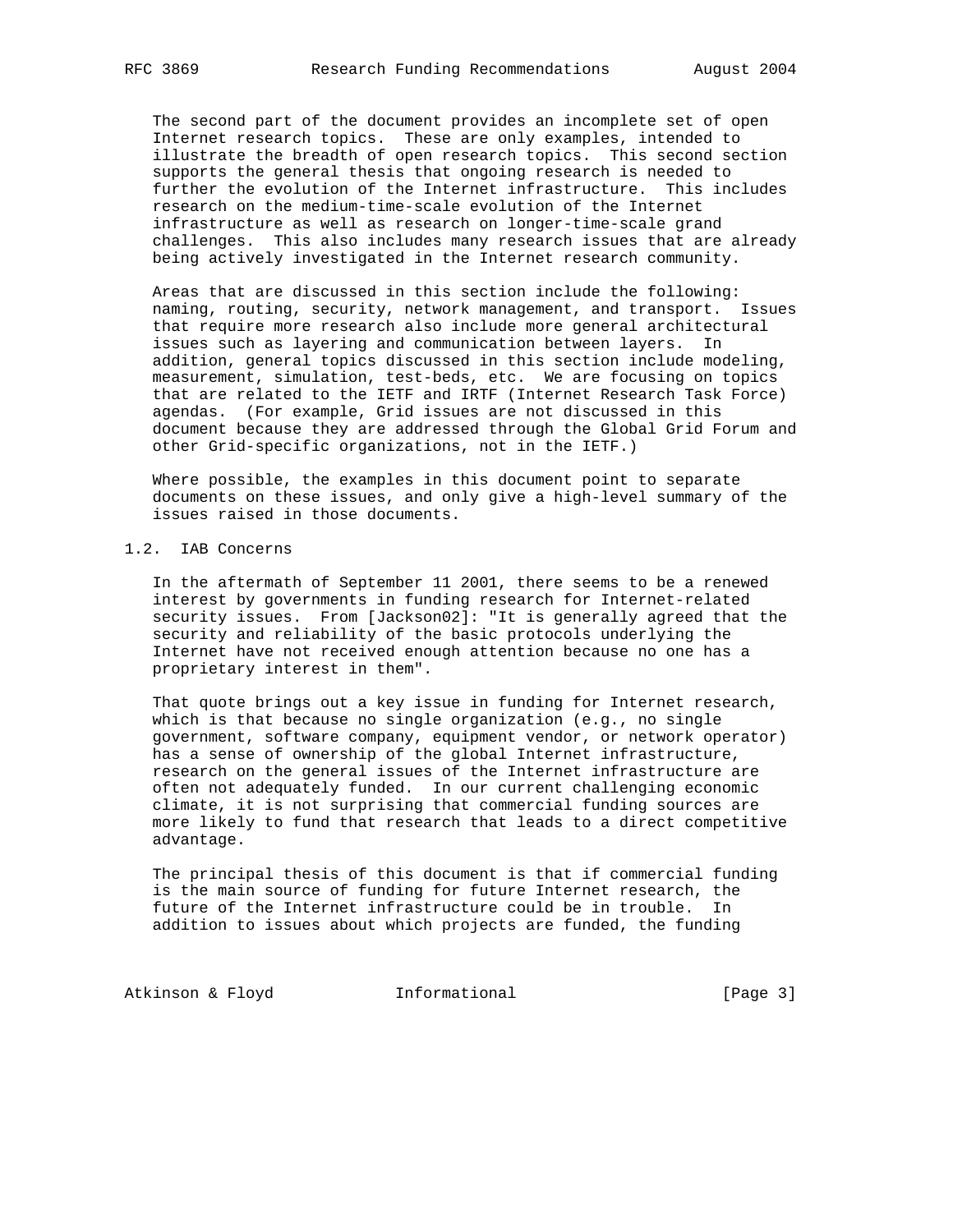source can also affect the content of the research, for example, towards or against the development of open standards, or taking varying degrees of care about the effect of the developed protocols on the other traffic on the Internet.

 At the same time, many significant research contributions in networking have come from commercial funding. However, for most of the topics in this document, relying solely on commercially-funded research would not be adequate. Much of today's commercial funding is focused on technology transition, taking results from non commercial research and putting them into shipping commercial products. We have not tried to delve into each of the research issues below to discuss, for each issue, what are the potentials and limitations of commercial funding for research in that area.

 On a more practical note, if there was no commercial funding for Internet research, then few research projects would be taken to completion with implementations, deployment, and follow-up evaluation.

 While it is theoretically possible for there to be too much funding for Internet research, that is far from the current problem. There is also much that could be done within the network research community to make Internet research more focused and productive, but that would belong in a separate document.

1.3. Contributions to this Document

 A number of people have directly contributed text for this document, even though, following current conventions, the official RFC author list includes only the key editors of the document. The Acknowledgements section at the end of the document thanks other people who contributed to this document in some form.

- 2. History of Internet Research and Research Funding
- 2.1. Prior to 1980

 Most of the early research into packet-switched networks was sponsored by the U.S. Defense Advanced Research Projects Agency (DARPA) [CSTB99]. This includes the initial design, implementation, and deployment of the ARPAnet connecting several universities and other DARPA contractors. The ARPAnet originally came online in the late 1960s. It grew in size during the 1970s, still chiefly with DARPA funding, and demonstrated the utility of packet-switched networking.

Atkinson & Floyd **Informational** [Page 4]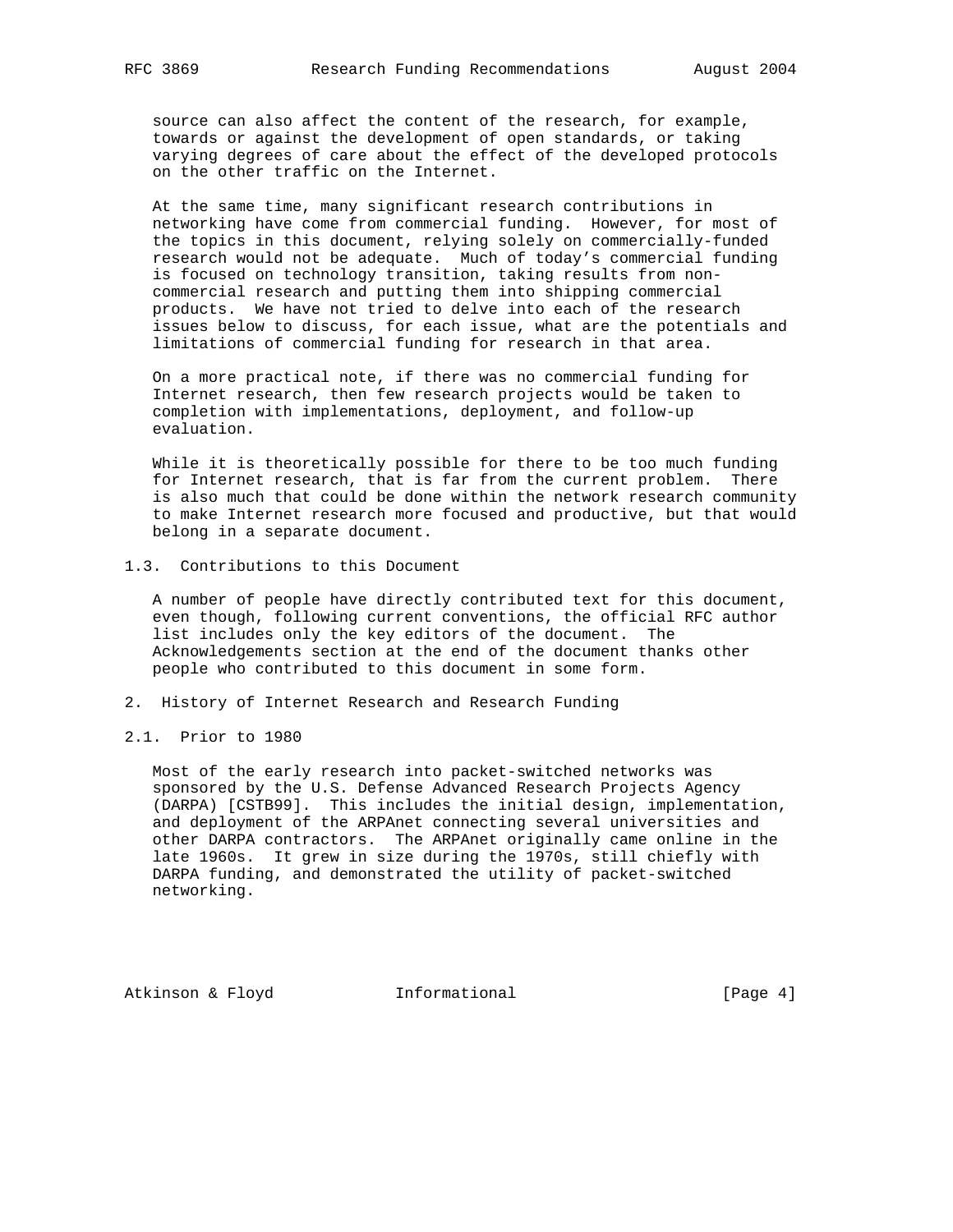DARPA funding for Internet design started in 1973, just four years after the initial ARPAnet deployment. The support for Internet design was one result of prior DARPA funding for packet radio and packet satellite research. The existence of multiple networks (ARPAnet, packet radio, and packet satellite) drove the need for internetworking research. The Internet arose in large measure as a consequence of DARPA research funding for these three networks -- and arise only incidentally from the commercially-funded work at Xerox PARC on Ethernet.

## 2.2. 1980s and early 1990s

 The ARPAnet converted to the Internet Protocol (IP) on January 1, 1983, approximately 20 years before this document was written. Throughout the 1980s, the U.S. Government continued strong research and development funding for Internet technology. DARPA continued to be the key funding source, but was supplemented by other DoD (U.S. Department of Defense) funding (e.g., via the Defense Data Network (DDN) program of the Defense Communication Agency (DCA)) and other U.S. Government funding (e.g., U.S. Department of Energy (DoE) funding for research networks at DoE national laboratories, (U.S.) National Science Foundation (NSF) funding for academic institutions). This funding included basic research, applied research (including freely distributable prototypes), the purchase of IP-capable products, and operating support for the IP-based government networks such as ARPAnet, ESnet, MILnet, the NASA Science Internet, and NSFnet.

 During the 1980s, the U.S. DoD desired to leave the business of providing operational network services to academic institutions, so funding for most academic activities moved over to the NSF during the decade. NSF's initial work included sponsorship of CSnet in 1981. By 1986, NSF was also sponsoring various research projects into networking (e.g., Mills' work on Fuzzballs). In the late 1980s, NSF created the NSFnet backbone and sponsored the creation of several NSF regional networks (e.g., SURAnet) and interconnections with several international research networks. NSF also funded gigabit networking research, through the Corporation for National Research Initiatives (CNRI), starting in the late 1980s. It is important to note that the NSF sponsorship was focused on achieving core NSF goals, such as connecting scientists at leading universities to NSF supercomputing centers. The needs of high-performance remote access to supercomputers drove the overall NSFnet performance. As a side effect, this meant that students and faculty at those universities enjoyed a relatively high-performance Internet environment. As those students graduated, they drove both commercial use of the Internet and the nascent residential market. It is no accident that this was the environment from which the world wide web emerged.

Atkinson & Floyd **Informational** [Page 5]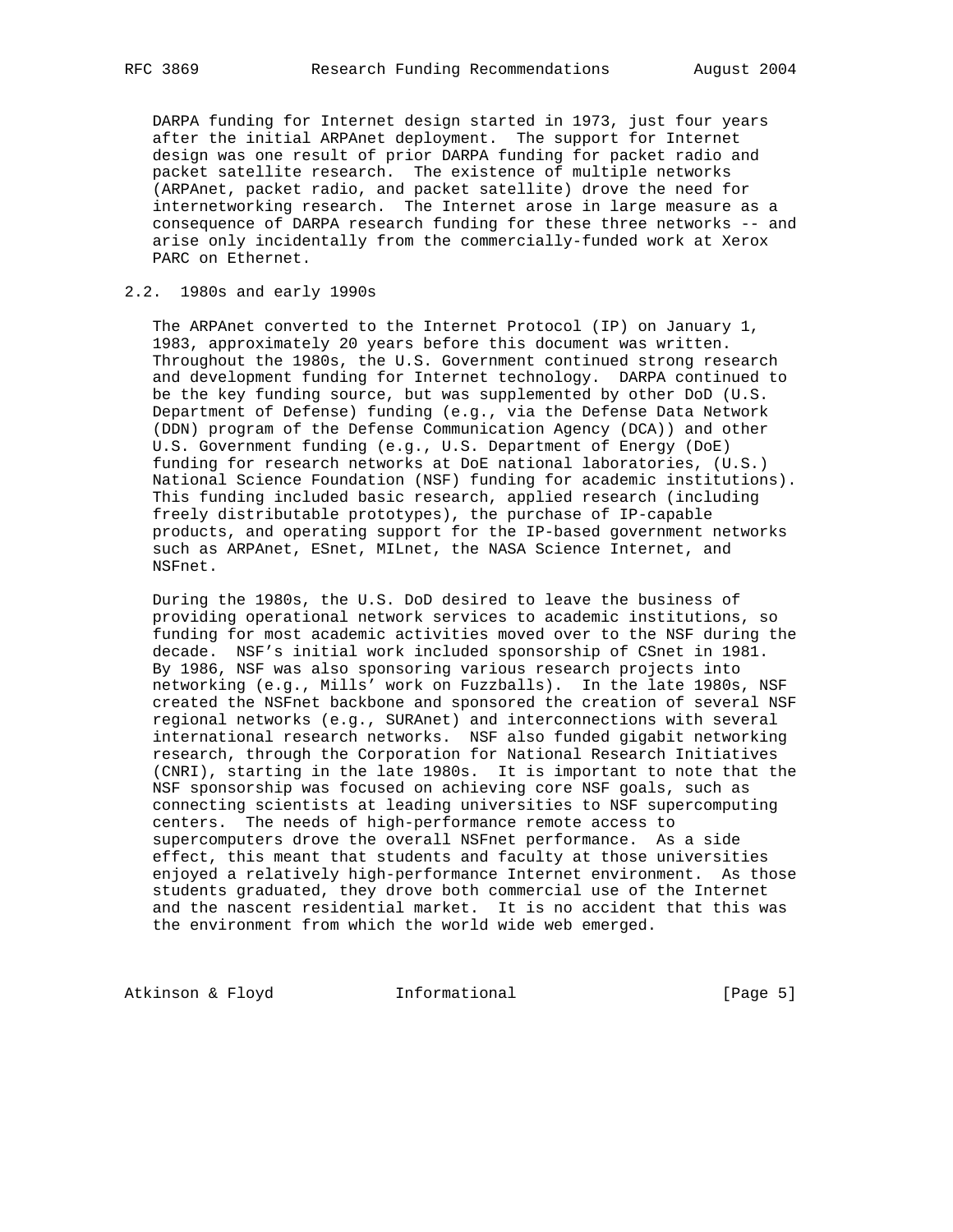Most research funding outside the U.S. during the 1980s and early 1990s was focused on the ISO OSI networking project or on then-new forms of network media (e.g., wireless, broadband access). The European Union was a significant source of research funding for the networking community in Europe during this period. Some of the best early work in gigabit networking was undertaken in the UK and Sweden.

### 2.3. Mid-1990s to 2003

 Starting in the middle 1990s, U.S. Government funding for Internet research and development was significantly reduced. The premise for this was that the growing Internet industry would pay for whatever research and development that was needed. Some funding for Internet research and development has continued in this period from European and Asian organizations (e.g., the WIDE Project in Japan [WIDE]). Reseaux IP Europeens [RIPE] is an example of market-funded networking research in Europe during this period.

 Experience during this period has been that commercial firms have often focused on donating equipment to academic institutions and promoting somewhat vocationally-focused educational projects. Many of the commercially-funded research and development projects appear to have been selected because they appeared likely to give the funding source a specific short-term economic advantage over its competitors. Higher risk, more innovative research proposals generally have not been funded by industry. A common view in Silicon Valley has been that established commercial firms are not very good at transitioning cutting edge research into products, but were instead good at buying small startup firms who had successfully transitioned such cutting edge research into products. Unfortunately, small startup companies are generally unable financially to fund any research themselves.

## 2.4. Current Status

 The result of reduced U.S. Government funding and profit-focused, low-risk, short-term industry funding has been a decline in higher risk but more innovative research activities. Industry has also been less interested in research to evolve the overall Internet architecture, because such work does not translate into a competitive advantage for the firm funding such work.

 The IAB believes that it would be helpful for governments and other non-commercial sponsors to increase their funding of both basic research and applied research relating to the Internet, and to sustain these funding levels going forward.

Atkinson & Floyd **Informational** [Page 6]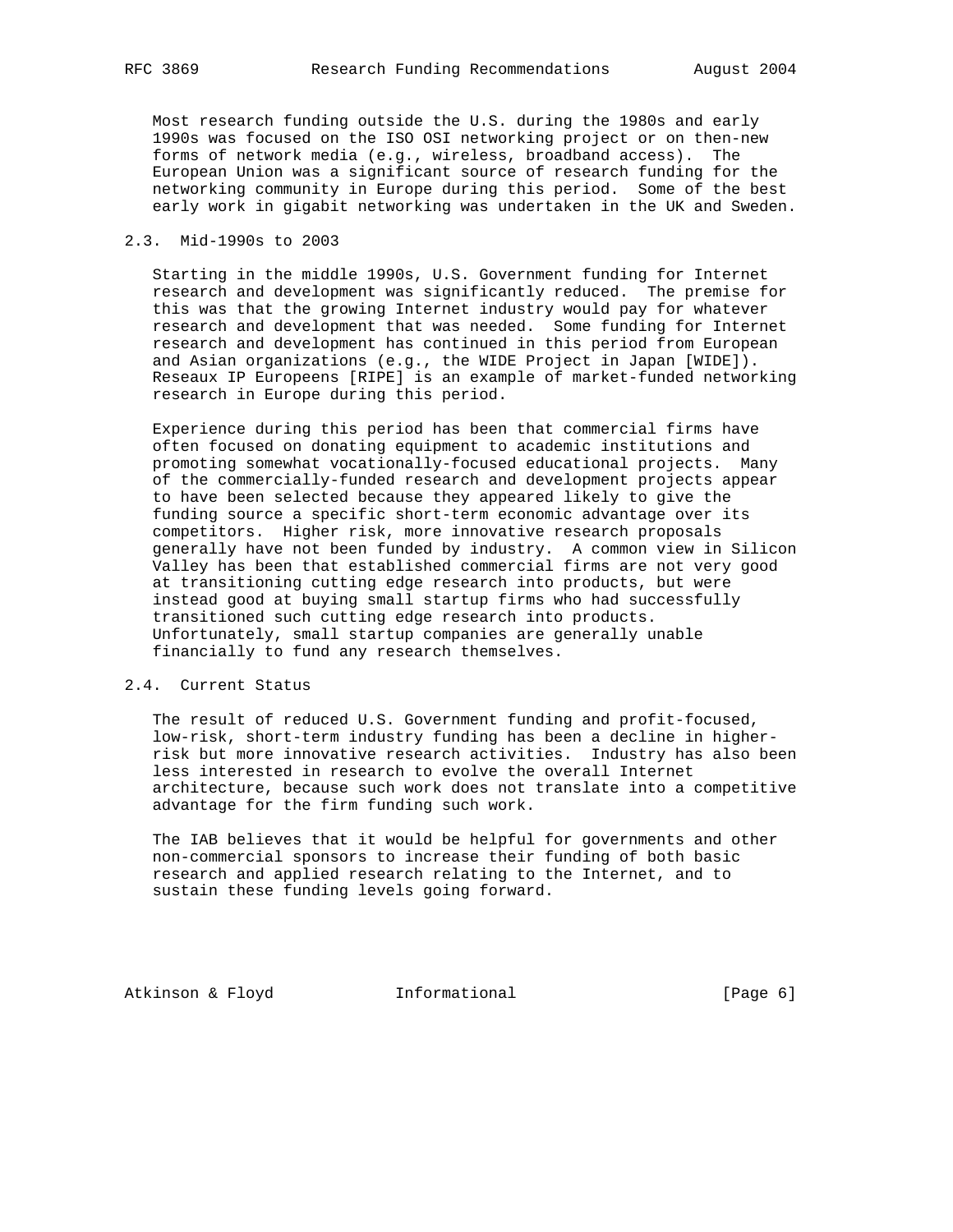3. Open Internet Research Topics

 This section primarily discusses some specific topics that the IAB believes merit additional research. Research, of course, includes not just devising a theory, algorithm, or mechanism to accomplish a goal, but also evaluating the general efficacy of the approach and then the benefits vs. the costs of deploying that algorithm or mechanism. Important cautionary notes about this discussion are given in the next sub-section. This particular set of topics is not intended to be comprehensive, but instead is intended to demonstrate the breadth of open Internet research questions.

 Other discussions of problems of the Internet that merit further research include the following: [CIPB02,Claffy03a,Floyd,NSF03a,NSF03b].

3.1. Scope and Limitations

 This document is NOT intended as a guide for public funding agencies as to exactly which projects or proposals should or should not be funded.

 In particular, this document is NOT intended to be a comprehensive list of \*all\* of the research questions that are important to further the evolution of the Internet; that would be a daunting task, and would presuppose a wider and more intensive effort than we have undertaken in this document.

 Similarly, this document is not intended to list the research questions that are judged to be only of peripheral importance, or to survey the current (global; governmental, commercial, and academic) avenues for funding for Internet research, or to make specific recommendations about which areas need additional funding. The purpose of the document is to persuade the reader that ongoing research is needed towards the continued evolution of the Internet infrastructure; the purpose is not to make binding pronouncements about which specific areas are and are not worthy of future funding.

 For some research clearly relevant to the future evolution of the Internet, there are grand controversies between competing proposals or competing schools of thought; it is not the purpose of this document to take positions in these controversies, or to take positions on the nature of the solutions for areas needing further research.

Atkinson & Floyd **Informational** [Page 7]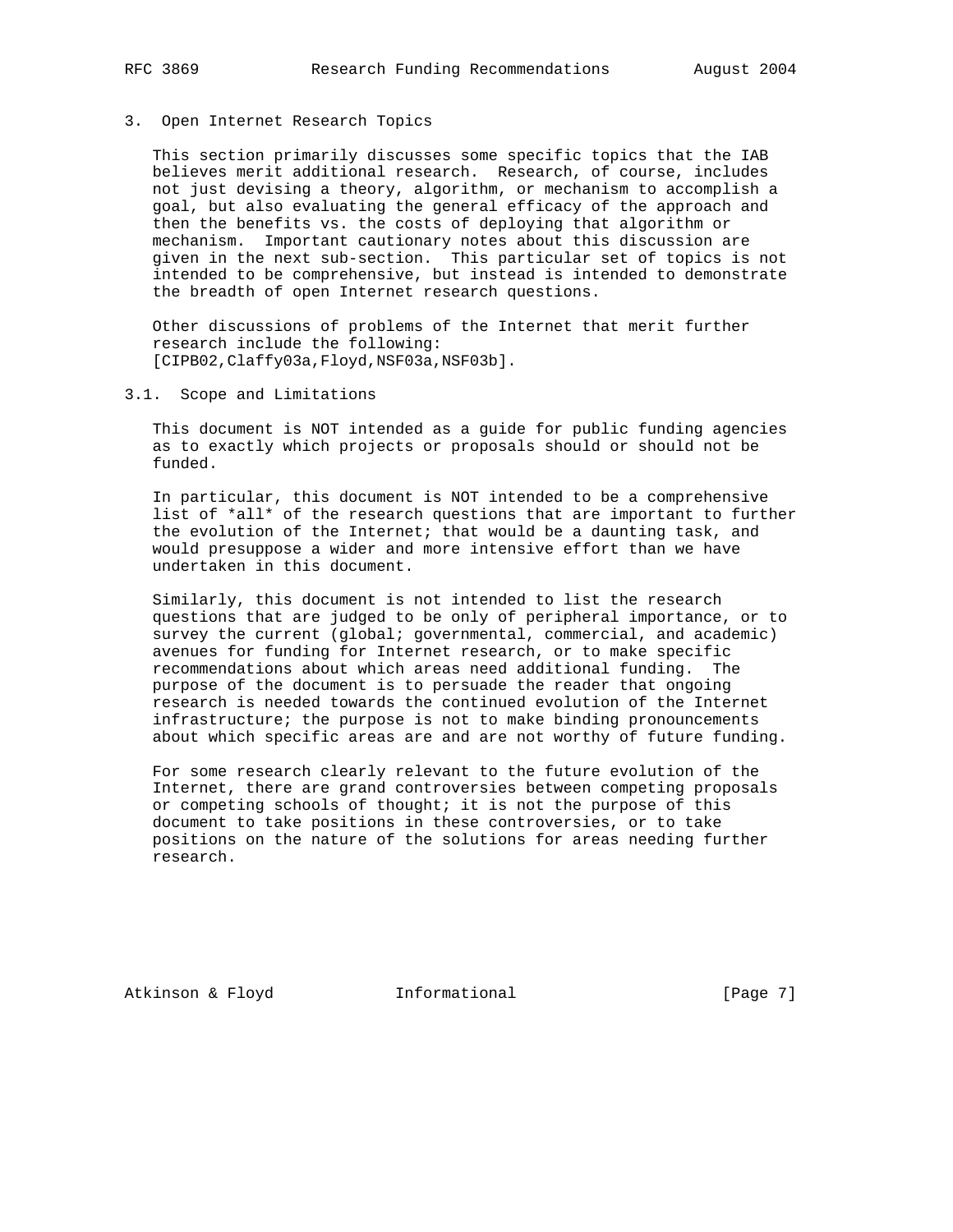That all carefully noted, the remainder of this section discusses a broad set of research areas, noting a subset of particular topics of interest in each of those research areas. Again, this list is NOT comprehensive, but rather is intended to suggest that a broad range of ongoing research is needed, and to propose some candidate topics.

## 3.1.1. Terminology

 Several places in this document refer to 'network operators'. By that term, we intend to include anyone or any organization that operates an IP-based network; we are not using that term in the narrow meaning of commercial network service providers.

# 3.2. Naming

 The Internet currently has several different namespaces, including IP addresses, sockets (specified by the IP address, upper-layer protocol, and upper-layer port number), Autonomous System (AS) number, and the Fully-Qualified Domain Name (FQDN). Many of the Internet's namespaces are supported by the widely deployed Domain Name System [RFC-3467] or by various Internet applications [RFC-2407, Section 4.6.2.1]

## 3.2.1. Domain Name System (DNS)

 The DNS system, while it works well given its current constraints, has several stress points.

 The current DNS system relies on UDP for transport, rather than SCTP or TCP. Given the very large number of clients using a typical DNS server, it is desirable to minimize the state on the DNS server side of the connection. UDP does this well, so it is a reasonable choice, though this has other implications, for example a reliance on UDP fragmentation. With IPv6, intermediate fragmentation is not allowed and Path MTU Discovery is mandated. However, the amount of state required to deploy Path MTU Discovery for IPv6 on a DNS server might be a significant practical problem.

 One implication of this is that research into alternative transport protocols, designed more for DNS-like applications where there are very many clients using each server, might be useful. Of particular interest would be transport protocols with little burden for the DNS server, even if that increased the burden somewhat for the DNS client.

 Additional study of DNS caching, both currently available caching techniques and also of potential new caching techniques, might be helpful in finding ways to reduce the offered load for a typical DNS

Atkinson & Floyd **Informational Informational** [Page 8]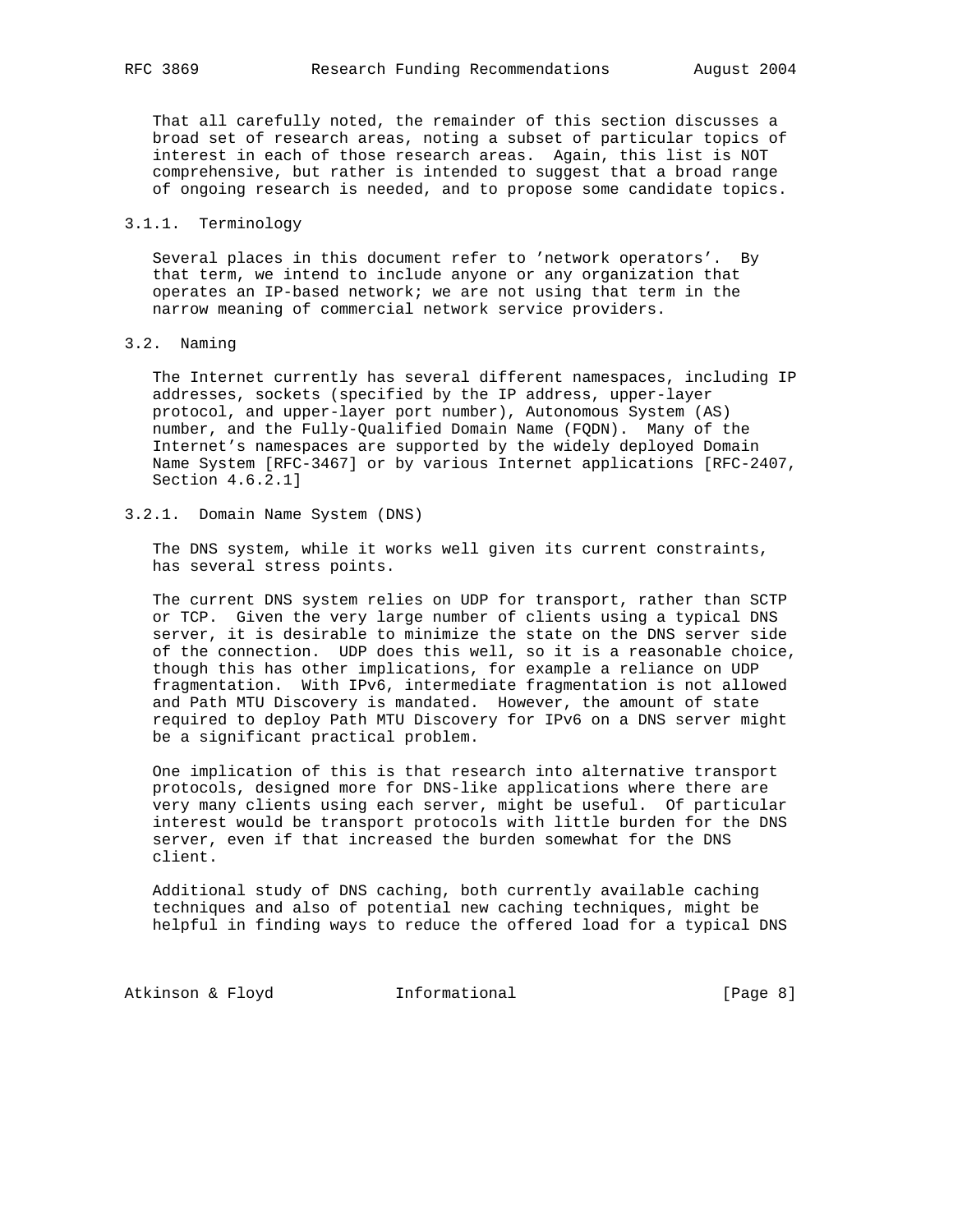server. In particular, examination of DNS caching through typical commercial firewalls might be interesting if it lead to alternative firewall implementations that were less of an obstacle to DNS caching.

 The community lacks a widely-agreed-upon set of metrics for measuring DNS server performance. It would be helpful if people would seriously consider what characteristics of the DNS system should be measured.

 Some in the community would advocate replacing the current DNS system with something better. Past attempts to devise a better approach have not yielded results that persuaded the community to change. Proposed work in this area could be very useful, but might require careful scrutiny to avoid falling into historic design pitfalls.

 With regards to DNS security, major technical concerns include finding practical methods for signing very large DNS zones (e.g., and tools to make it easier to manage secure DNS infrastructure.

 Most users are unable to distinguish a DNS-related failure from a more general network failure. Hence, maintaining the integrity and availability of the Domain Name System is very important for the future health of the Internet.

### 3.2.2. New Namespaces

 Additionally, the Namespace Research Group (NSRG) of the Internet Research Task Force (IRTF) studied adding one or more additional namespaces to the Internet Architecture [LD2002]. Many members of the IRTF NSRG believe that there would be significant architectural benefit to adding one or more additional namespaces to the Internet Architecture. Because smooth consensus on that question or on the properties of a new namespace was not obtained, the IRTF NSRG did not make a formal recommendation to the IETF community regarding namespaces. The IAB believes that this is an open research question worth examining further.

 Finally, we believe that future research into the evolution of Internet-based distributed computing might well benefit from studying adding additional namespaces as part of a new approach to distributed computing.

### 3.3. Routing

 The currently deployed unicast routing system works reasonably well for most users. However, the current unicast routing architecture is suboptimal in several areas, including the following: end-to-end

Atkinson & Floyd **Informational** [Page 9]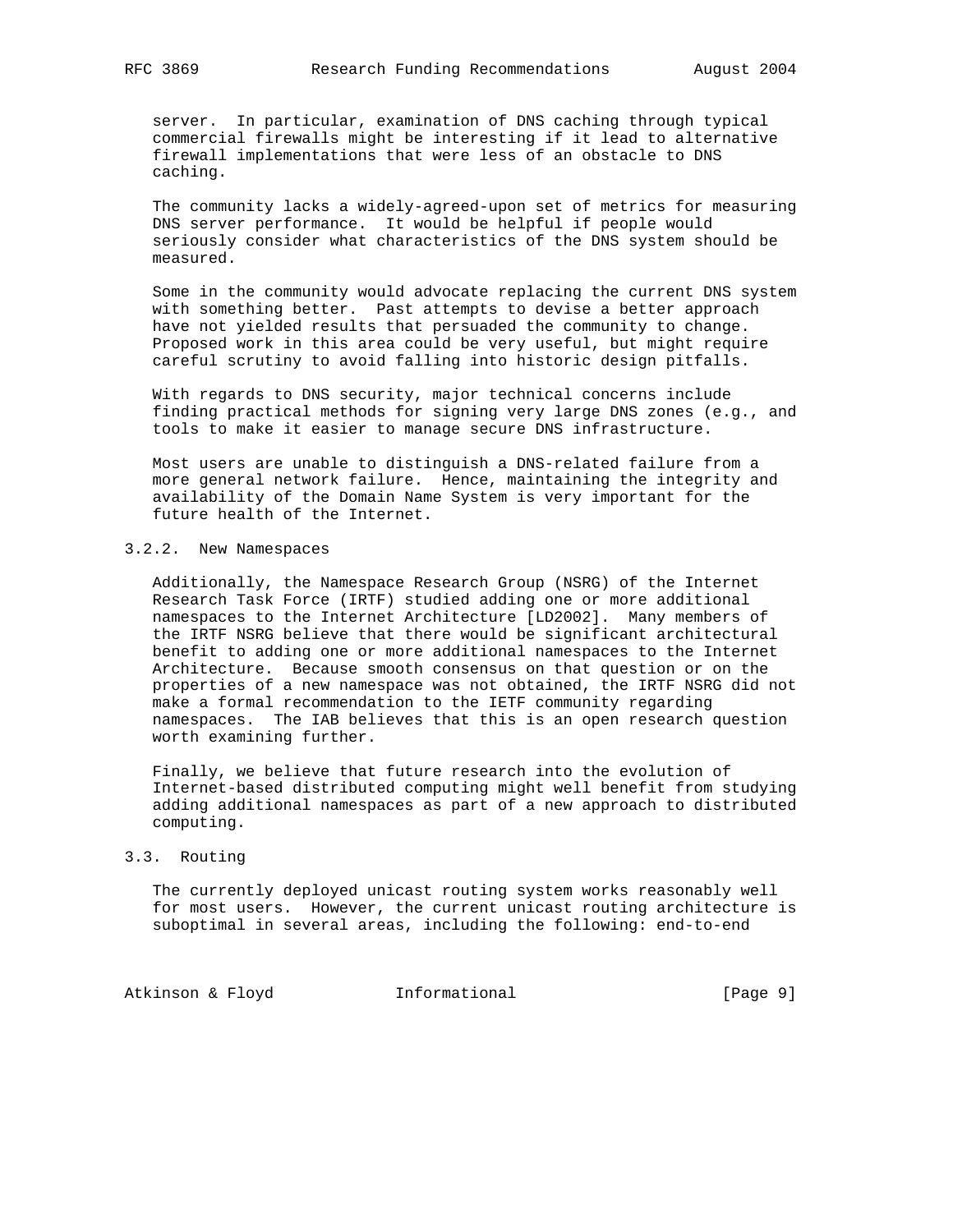convergence times in global-scale catenets (a system of networks interconnected via gateways); the ability of the existing inter domain path-vector algorithm to scale well beyond 200K prefixes; the ability of both intra-domain and inter-domain routing to use multiple metrics and multiple kinds of metrics concurrently; and the ability of IPv4 and IPv6 to support widespread site multi-homing without undue adverse impact on the inter-domain routing system. Integrating policy into routing is also a general concern, both for intra-domain and inter-domain routing. In many cases, routing policy is directly tied to economic issues for the network operators, so applied research into routing ideally would consider economic considerations as well as technical considerations.

 This is an issue for which the commercial interest is clear, but that seems unlikely to be solved through commercial funding for research, in the absence of a consortium of some type.

## 3.3.1. Inter-domain Routing

 The current operational inter-domain routing system has between 150,000 and 200,000 routing prefixes in the default-free zone (DFZ) [RFC-3221]. ASIC technology obviates concerns about the ability to forward packets at very high speeds. ASIC technology also obviates concerns about the time required to perform longest-prefix-match computations. However, some senior members of the Internet routing community have concerns that the end-to-end convergence properties of the global Internet might hit fundamental algorithmic limitations (i.e., not hardware limitations) when the DFZ is somewhere between 200,000 and 300,000 prefixes. Research into whether this concern is well-founded in scientific terms seems very timely.

 Separately from the above concern, recent work has shown that there can be significant BGP convergence issues today. At present, it appears that the currently observed convergence issues relate to how BGP has been configured by network operators, rather than being any sort of fundamental algorithmic limitation [MGVK02]. This convergence time issue makes the duration of the apparent network outage much longer than it should be. Additional applied research into which aspects of a BGP configuration have the strongest impact on convergence times would help mitigate the currently observed operational issues.

 Also, inter-domain routing currently requires significant human engineering of specific inter-AS paths to ensure that reasonably optimal paths are used by actual traffic. Ideally, the inter-domain routing system would automatically cause reasonably optimal paths to be chosen. Recent work indicates that improved BGP policy mechanisms

Atkinson & Floyd **Informational** [Page 10]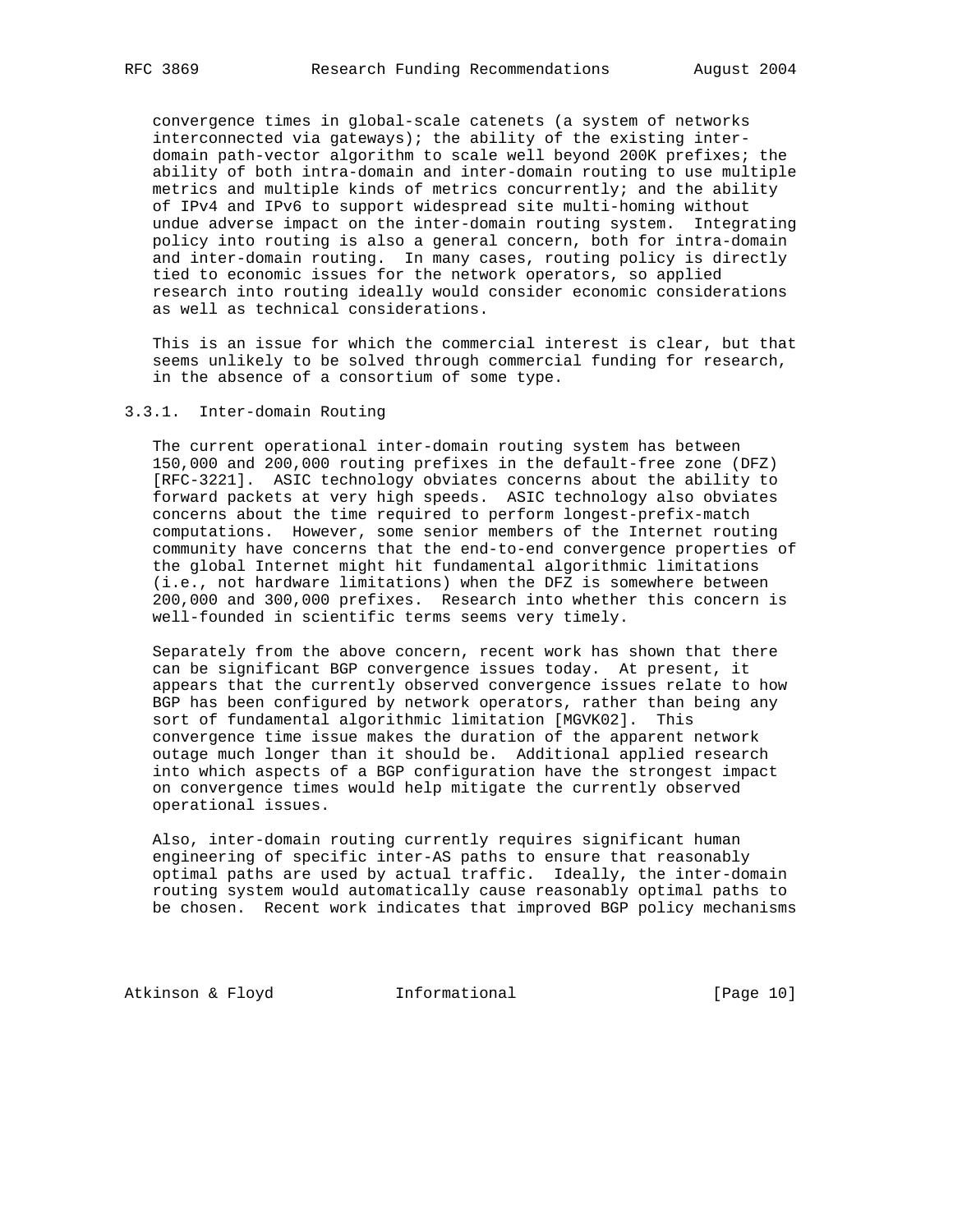might help ensure that reasonably optimal paths are normally used for inter-domain IP traffic. [SMA03] Continued applied research in this area might lead to substantially better technical approaches.

 The current approach to site multi-homing has the highly undesirable side-effect of significantly increasing the growth rate of prefix entries in the DFZ (by impairing the deployment of prefix aggregation). Research is needed into new routing architectures that can support large-scale site multi-homing without the undesirable impacts on inter-domain routing of the current multi-homing technique.

 The original application for BGP was in inter-domain routing, primarily within service provider networks but also with some use by multi-homed sites. However, some are now trying to use BGP in other contexts, for example highly mobile environments, where it is less obviously well suited. Research into inter-domain routing and/or intra-domain policy routing might lead to other approaches for any emerging environments where the current BGP approach is not the optimal one.

## 3.3.2. Routing Integrity

 Recently there has been increased awareness of the longstanding issue of deploying strong authentication into the Internet inter-domain routing system. Currently deployed mechanisms (e.g., BGP TCP MD5 [RFC-2385], OSPF MD5, RIP MD5 [RFC-2082]) provide cryptographic authentication of routing protocol messages, but no authentication of the actual routing data. Recent proposals (e.g., S-BGP [KLMS2000]) for improving this in inter-domain routing appear difficult to deploy across the Internet, in part because of their reliance on a single trust hierarchy (e.g., a single PKI). Similar proposals (e.g., OSPF with Digital Signatures, [RFC-2154]) for intra-domain routing are argued to be computationally infeasible to deploy in a large network.

 A recurring challenge with any form of inter-domain routing authentication is that there is no single completely accurate source of truth about which organizations have the authority to advertise which address blocks. Alternative approaches to authentication of data in the routing system need to be developed. In particular, the ability to perform partial authentication of routing data would facilitate incremental deployment of routing authentication mechanisms. Also, the ability to use non-hierarchical trust models (e.g., the web of trust used in the PGP application) might facilitate incremental deployment and might resolve existing concerns about centralized administration of the routing system, hence it merits additional study and consideration.

Atkinson & Floyd **Informational** [Page 11]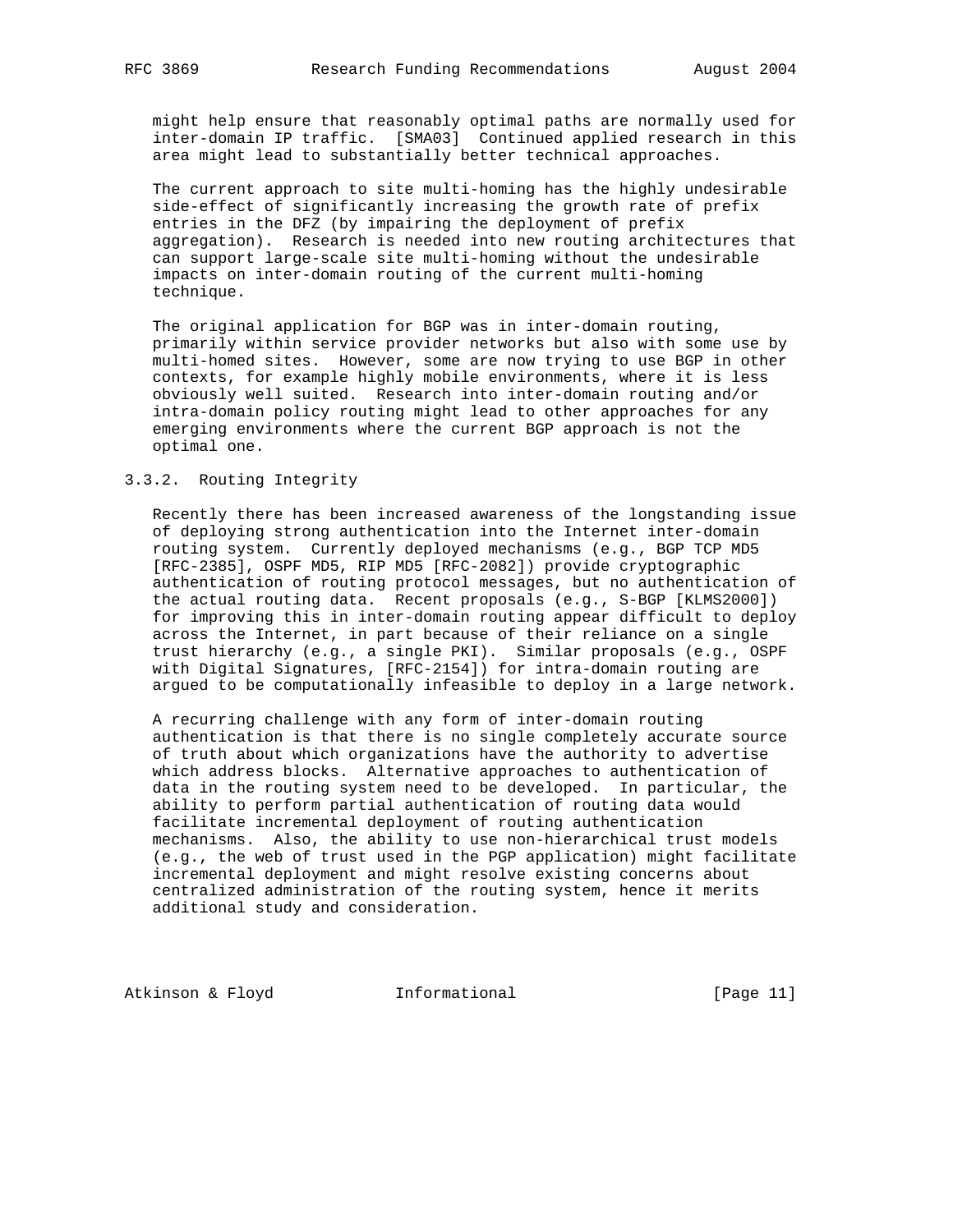#### 3.3.3. Routing Algorithms

 The current Internet routing system relies primarily on two algorithms. Link-state routing uses the Dijkstra algorithm [Dijkstra59]. Distance-Vector routing (e.g., RIP) and Path-Vector routing (e.g., BGP) use the Bellman-Ford algorithm [Bellman1957, FF1962]. Additional ongoing basic research into graph theory as applied to routing is worthwhile and might yield algorithms that would enable a new routing architecture or otherwise provide improvements to the routing system.

 Currently deployed multicast routing relies on the Deering RPF algorithm [Deering1988]. Ongoing research into alternative multicast routing algorithms and protocols might help alleviate current concerns with the scalability of multicast routing.

 The deployed Internet routing system assumes that the shortest path is always the best path. This is provably false, however it is a reasonable compromise given the routing protocols currently available. The Internet lacks deployable approaches for policy-based routing or routing with alternative metrics (i.e., some metric other than the number of hops to the destination). Examples of alternative policies include: the path with lowest monetary cost; the path with the lowest probability of packet loss; the path with minimized jitter; and the path with minimized latency. Policy metrics also need to take business relationships into account. Historic work on QoS-based routing has tended to be unsuccessful in part because it did not adequately consider economic and commercial considerations of the routing system and in part because of inadequate consideration of security implications.

 Transitioning from the current inter-domain routing system to any new inter-domain routing system is unlikely to be a trivial exercise. So any proposal for a new routing system needs to carefully consider and document deployment strategies, transition mechanisms, and other operational considerations. Because of the cross-domain interoperability aspect of inter-domain routing, smooth transitions from one inter-domain routing system are likely to be difficult to accomplish. Separately, the inter-domain routing system lacks strong market forces that would encourage migration to better technical approaches. Hence, it appears unlikely that the commercial sector will be the source of a significantly improved inter-domain routing system.

Atkinson & Floyd Informational [Page 12]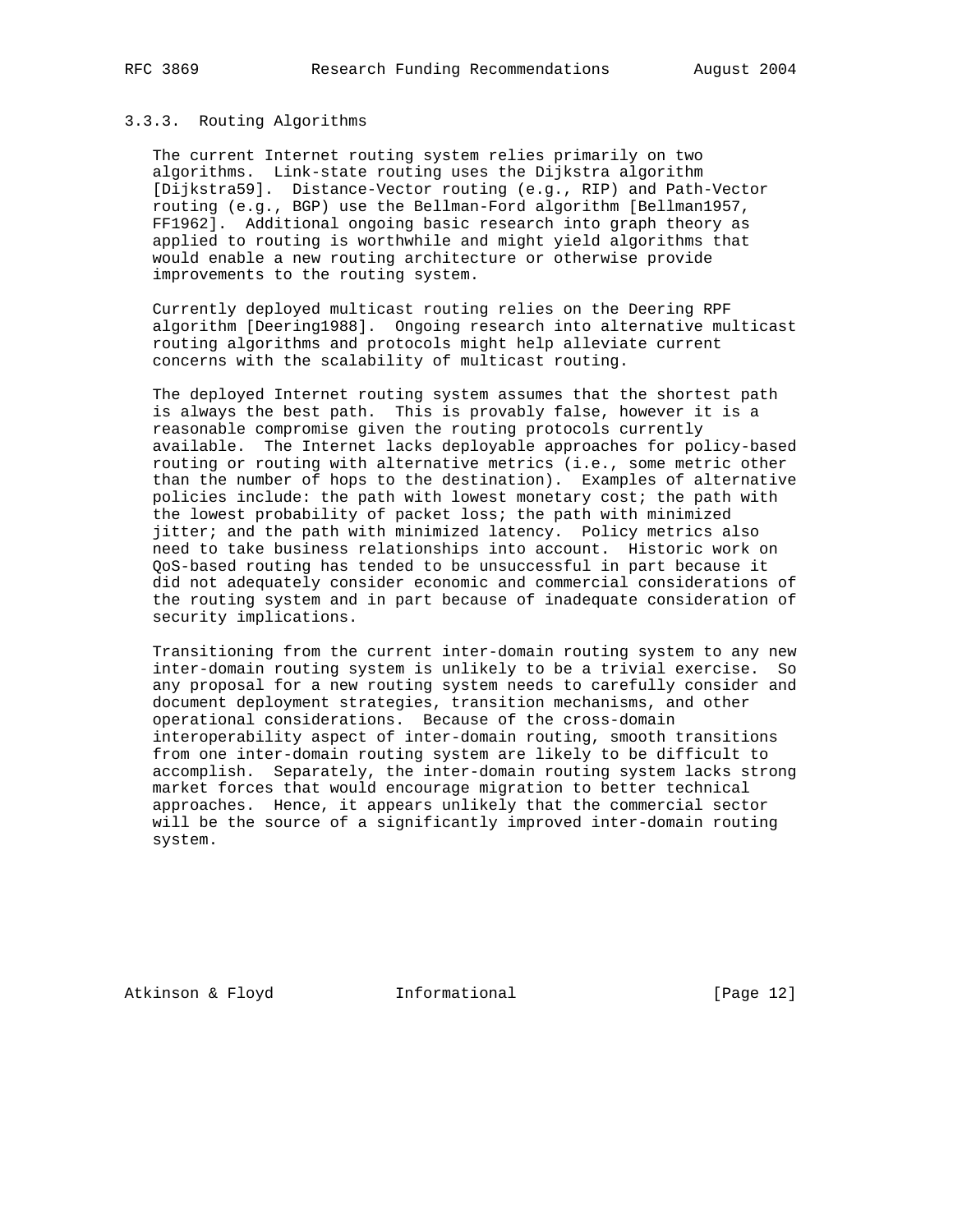## 3.3.4. Mobile and Ad-Hoc Routing

 While some of the earliest DARPA-sponsored networking research involved packet radio networks, mobile routing [IM1993] and mobile ad-hoc routing [RFC-2501] are relatively recent arrivals in the Internet, and are not yet widely deployed. The current approaches are not the last word in either of those arenas. We believe that additional research into routing support for mobile hosts and mobile networks is needed. Additional research for ad-hoc mobile hosts and mobile networks is also worthwhile. Ideally, mobile routing and mobile ad-hoc routing capabilities should be native inherent capabilities of the Internet routing architecture. This probably will require a significant evolution from the existing Internet routing architecture. (NB: The term "mobility" as used here is not limited to mobile telephones, but instead is very broadly defined, including laptops that people carry, cars/trains/aircraft, and so forth.)

 Included in this topic are a wide variety of issues. The more distributed and dynamic nature of partially or completely self organizing routing systems (including the associated end nodes) creates unique security challenges (especially relating to Authorization, Authentication, and Accounting, and relating to key management). Scalability of wireless networks can be difficult to measure or to achieve. Enforced hierarchy is one approach, but can be very limiting. Alternative, less constraining approaches to wireless scalability are desired. Because wireless link-layer protocols usually have some knowledge of current link characteristics such as link quality, sublayer congestion conditions, or transient channel behavior, it is desirable to find ways to let network-layer routing use such data. This raises architectural questions of what the proper layering should be, which functions should be in which layer, and also practical considerations of how and when such information sharing should occur in real implementations.

## 3.4. Security

 The Internet has a reputation for not having sufficient security. In fact, the Internet has a number of security mechanisms standardized, some of which are widely deployed. However, there are a number of open research questions relating to Internet security. In particular, security mechanisms need to be incrementally deployable and easy to use. "[Security] technology must be easy to use, or it will not be configured correctly. If mis-configured, security will be lost, but things will 'work'" [Schiller03].

Atkinson & Floyd **Informational** [Page 13]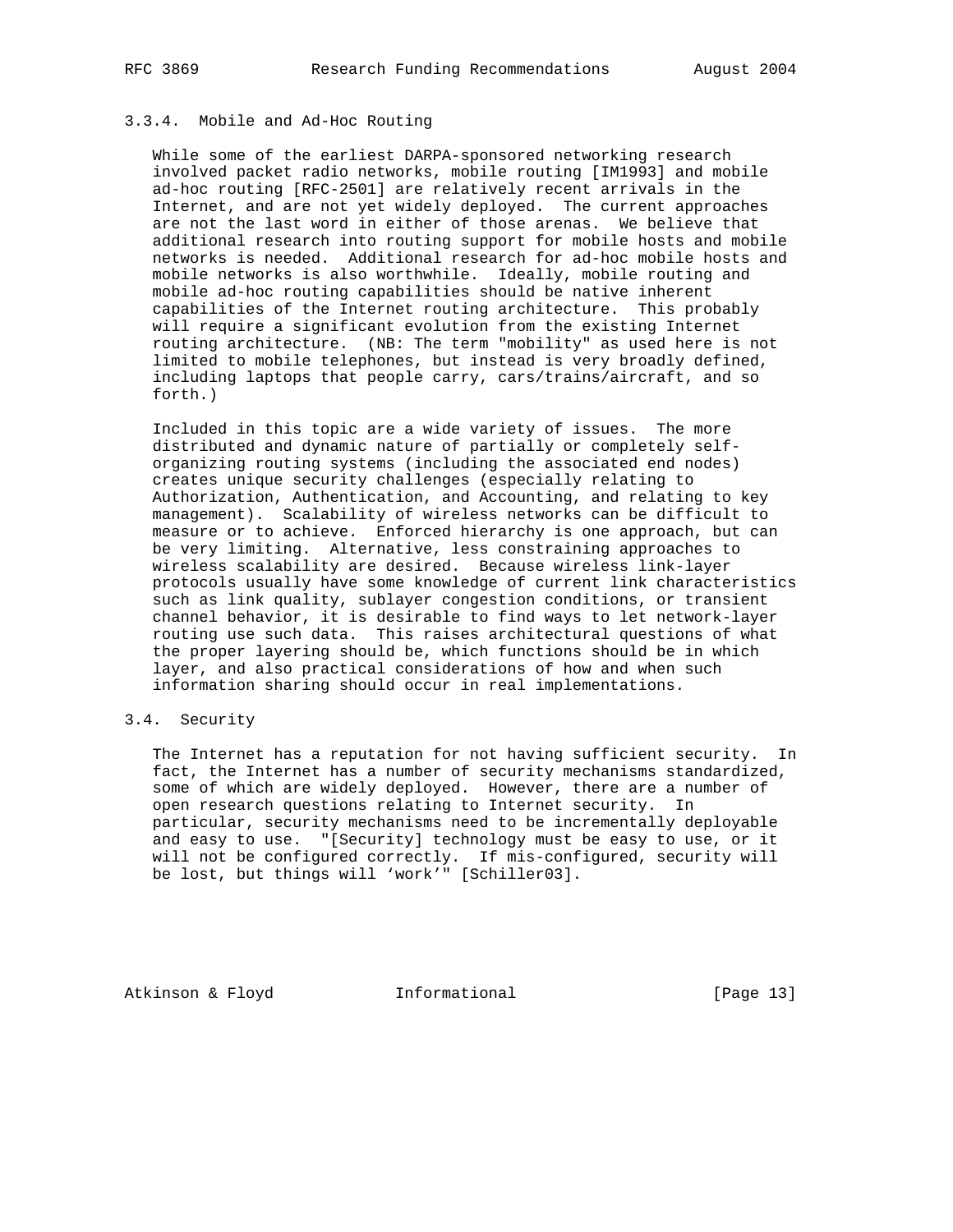## 3.4.1. Formal Methods

 There is an ongoing need for funding of basic research relating to Internet security, including funding of formal methods research that relates to security algorithms, protocols, and systems.

 For example, it would be beneficial to have more formal study of non-hierarchical trust models (e.g., PGP's Web-of-Trust model). Use of a hierarchical trust model can create significant limitations in how one might approach securing components of the Internet, for example the inter-domain routing system. So research to develop new trust models suited for the Internet or on the applicability of existing non-hierarchical trust models to existing Internet problems would be worthwhile.

 While there has been some work on the application of formal methods to cryptographic algorithms and cryptographic protocols, existing techniques for formal evaluation of algorithms and protocols lack sufficient automation. This lack of automation means that many protocols aren't formally evaluated in a timely manner. This is problematic for the Internet because formal evaluation has often uncovered serious anomalies in cryptographic protocols. The creation of automated tools for applying formal methods to cryptographic algorithms and/or protocols would be very helpful.

### 3.4.2. Key Management

 A recurring challenge to the Internet community is how to design, implement, and deploy key management appropriate to the myriad of security contexts existing in the global Internet. Most current work in unicast key management has focused on hierarchical trust models, because much of the existing work has been driven by corporate or military "top-down" operating models.

 The paucity of key management methods applicable to non-hierarchical trust models (see above) is a significant constraint on the approaches that might be taken to secure components of the Internet.

 Research focused on removing those constraints by developing practical key management methods applicable to non-hierarchical trust models would be very helpful.

 Topics worthy of additional research include key management techniques, such as non-hierarchical key management architectures (e.g., to support non-hierarchical trust models; see above), that are useful by ad-hoc groups in mobile networks and/or distributed computing.

Atkinson & Floyd **Informational** [Page 14]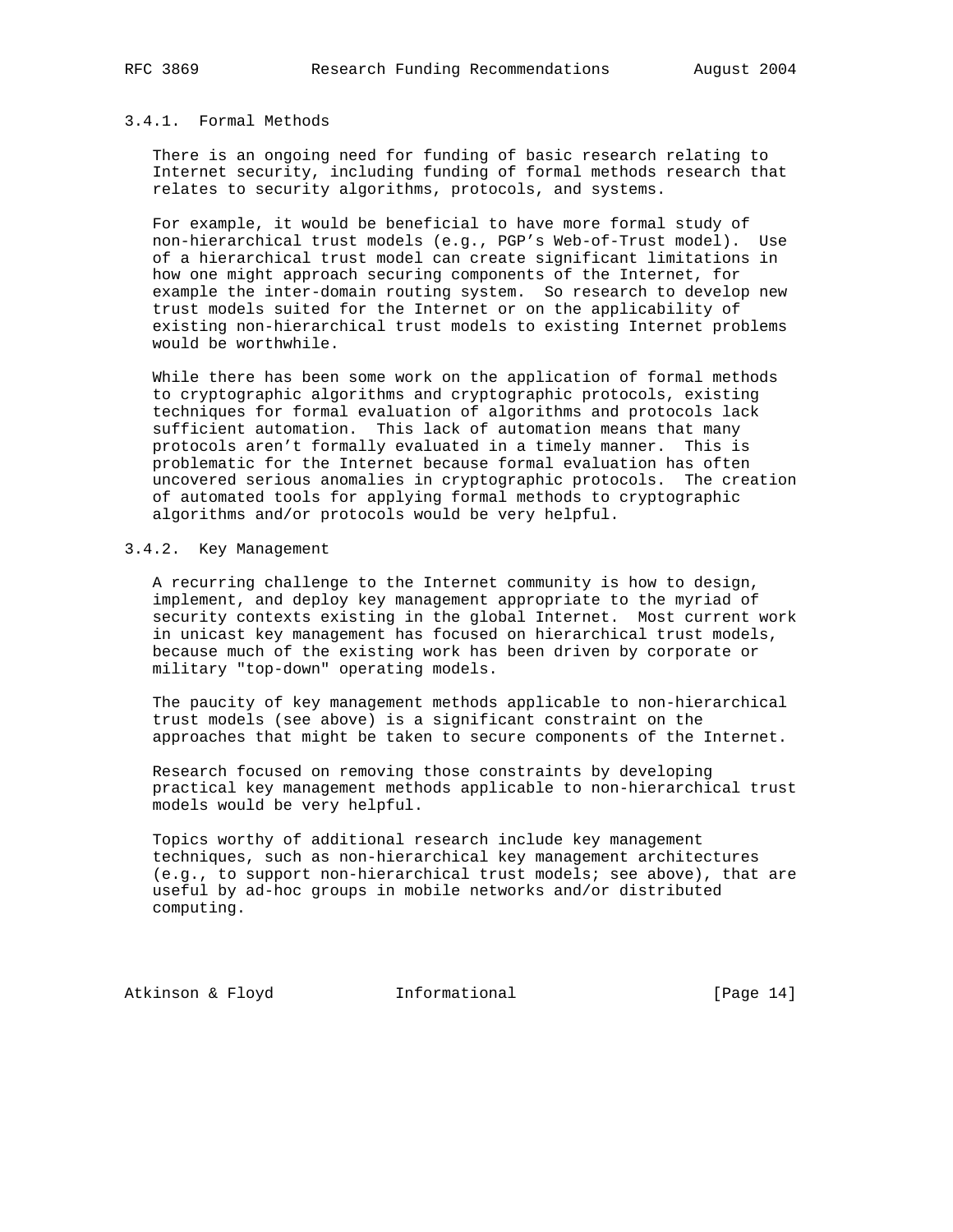Although some progress has been made in recent years, scalable multicast key management is far from being a solved problem. Existing approaches to scalable multicast key management add significant constraints on the problem scope in order to come up with a deployable technical solution. Having a more general approach to scalable multicast key management (i.e., one having broader applicability and fewer constraints) would enhance the Internet's capabilities.

 In many cases, attribute negotiation is an important capability of a key management protocol. Experience with the Internet Key Exchange (IKE) to date has been that it is unduly complex. Much of IKE's complexity derives from its very general attribute negotiation capabilities. A new key management approach that supported significant attribute negotiation without creating challenging levels of deployment and operations complexity would be helpful.

## 3.4.3. Cryptography

 There is an ongoing need to continue the open-world research funding into both cryptography and cryptanalysis. Most governments focus their cryptographic research in the military-sector. While this is understandable, those efforts often have limited (or no) publications in the open literature. Since the Internet engineering community must work from the open literature, it is important that open-world research continues in the future.

## 3.4.4. Security for Distributed Computing

 MIT's Project Athena was an important and broadly successful research project into distributed computing. Project Athena developed the Kerberos [RFC-1510] security system, which has significant deployment today in campus environments. However, inter-realm Kerberos is neither as widely deployed nor perceived as widely successful as single-realm Kerberos. The need for scalable inter-domain user authentication is increasingly acute as ad-hoc computing and mobile computing become more widely deployed. Thus, work on scalable mechanisms for mobile, ad-hoc, and non-hierarchical inter-domain authentication would be very helpful.

## 3.4.5. Deployment Considerations in Security

 Lots of work has been done on theoretically perfect security that is impossible to deploy. Unfortunately, the S-BGP proposal is an example of a good research product that has significant unresolved deployment challenges. It is far from obvious how one could widely deploy S-BGP without previously deploying a large-scale inter-domain public-key infrastructure and also centralizing route advertisement

Atkinson & Floyd **Informational** [Page 15]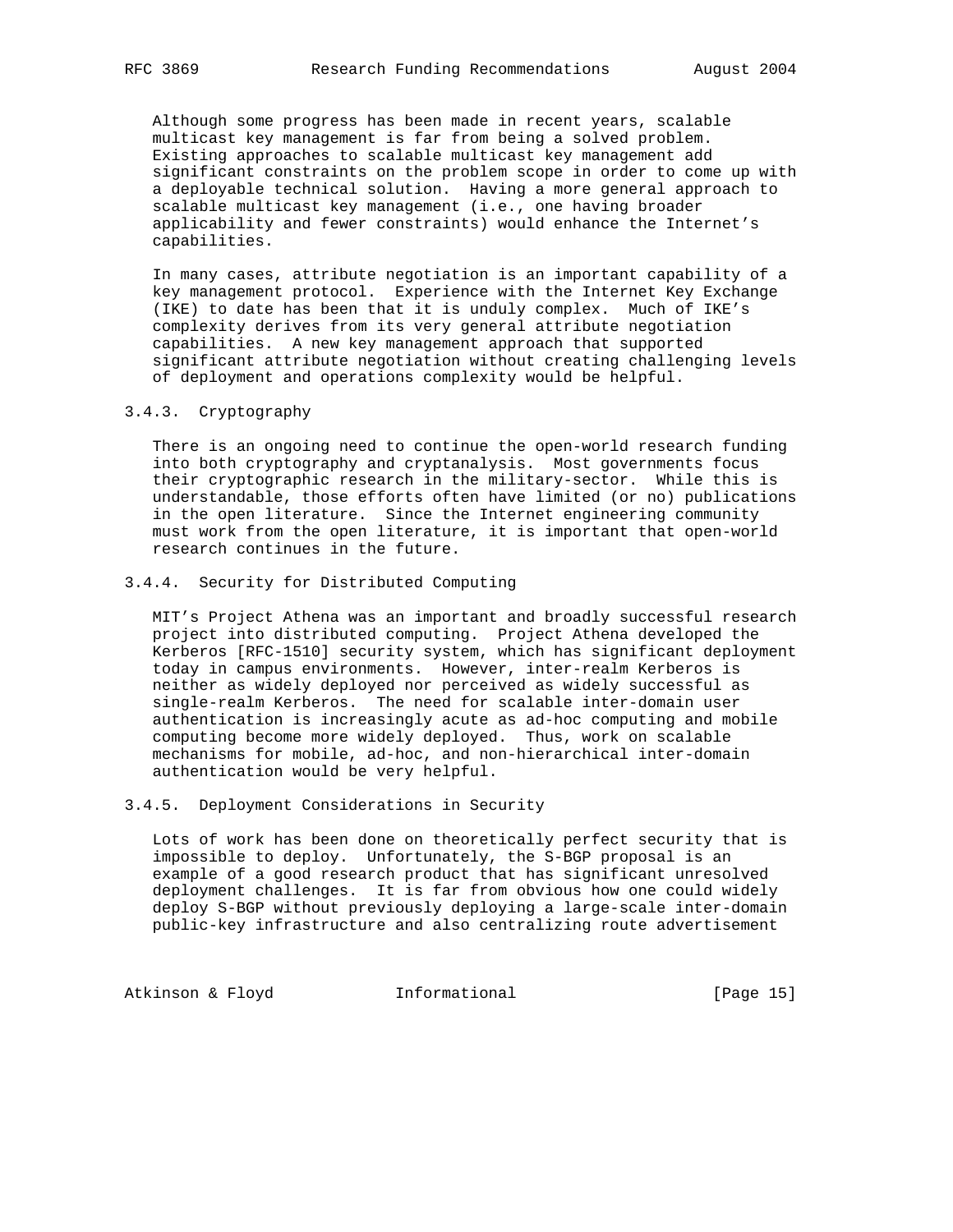policy enforcement in the Routing Information Registries or some similar body. Historically, public-key infrastructures have been either very difficult or impossible to deploy at large scale. Security mechanisms that need additional infrastructure have not been deployed well. We desperately need security that is general, easy to install, and easy to manage.

## 3.4.6. Denial of Service Protection

 Historically, the Internet community has mostly ignored pure Denial of Service (DoS) attacks. This was appropriate at one time since such attacks were rare and are hard to defend against. However, one of the recent trends in adversarial software (e.g., viruses, worms) has been the incorporation of features that turn the infected host into a "zombie". Such zombies can be remotely controlled to mount a distributed denial of service attack on some victim machine. In many cases, the authorized operators of systems are not aware that some or all of their systems have become zombies. It appears that the presence of non-trivial numbers of zombies in the global Internet is now endemic, which makes distributed denial of service attacks a much larger concern. So Internet threat models need to assume the presence of such zombies in significant numbers. This makes the design of protocols resilient in the presence of distributed denial of service attacks very important to the health of the Internet. Some work has been done on this front [Savage00], [MBFIPS01], but more is needed.

## 3.5. Network Management

 The Internet had early success in network device monitoring with the Simple Network Management Protocol (SNMP) and its associated Management Information Base (MIB). There has been comparatively less success in managing networks, in contrast to the monitoring of individual devices. Furthermore, there are a number of operator requirements not well supported by the current Internet management framework. It is desirable to enhance the current Internet network management architecture to more fully support operational needs.

 Unfortunately, network management research has historically been very underfunded. Operators have complained that existing solutions are inadequate. Research is needed to find better solutions.

# 3.5.1. Managing Networks, Not Devices

 At present there are few or no good tools for managing a whole network instead of isolated devices. For example, the lack of appropriate network management tools has been cited as one of the major barriers to the widespread deployment of IP multicast [Diot00,

Atkinson & Floyd **Informational** [Page 16]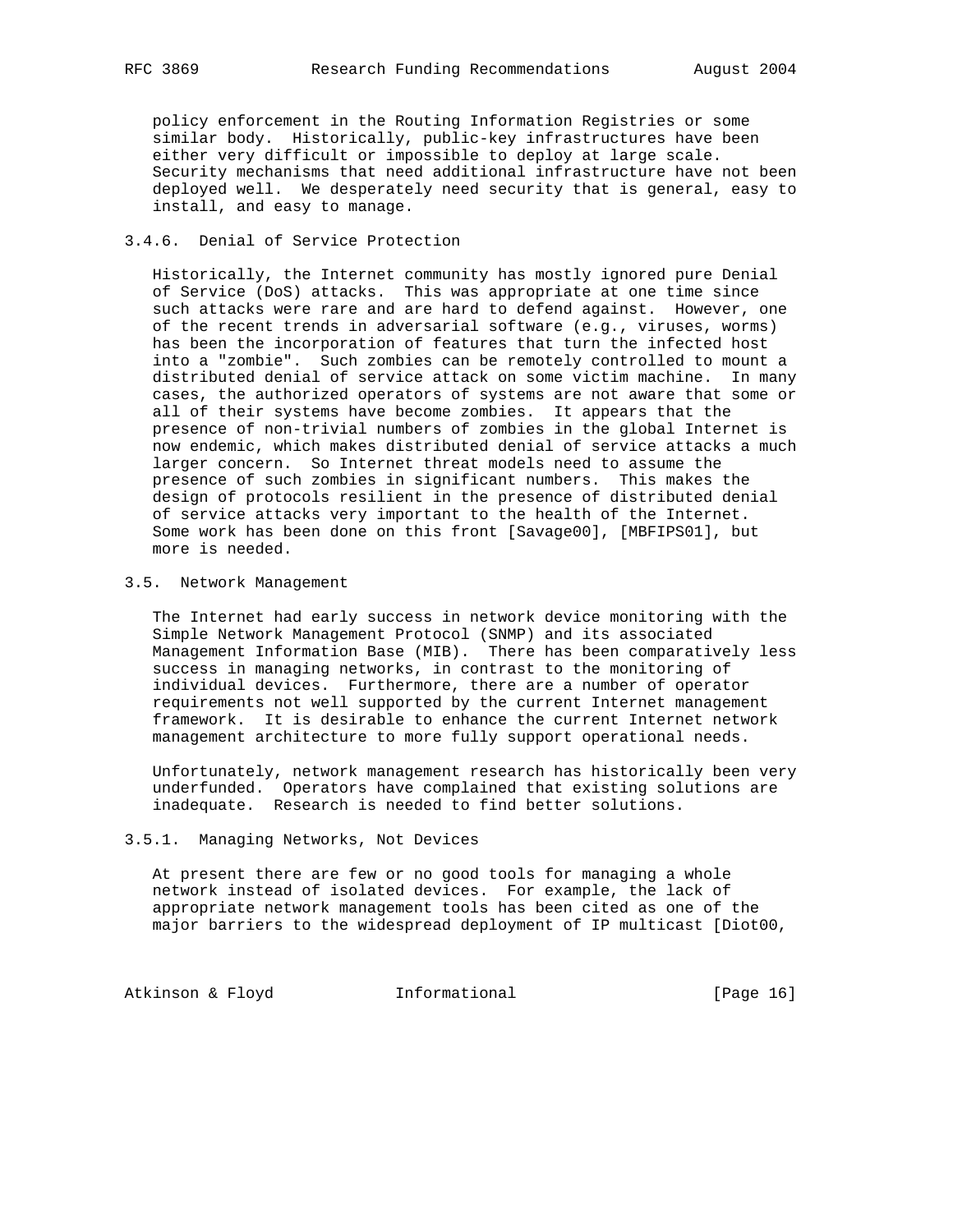SM03]. Current network management protocols, such as the Simple Network Management Protocol (SNMP), are fine for reading status of well-defined objects from individual boxes. Managing networks instead of isolated devices requires the ability to view the network as a large distributed system. Research is needed on scalable distributed data aggregation mechanisms, scalable distributed event correlation mechanisms, and distributed and dependable control mechanisms.

 Applied research into methods of managing sets of networked devices seems worthwhile. Ideally, such a management approach would support distributed management, rather than being strictly centralized.

#### 3.5.2. Enhanced Monitoring Capabilities

 SNMP does not always scale well to monitoring large numbers of objects in many devices in different parts of the network. An alternative approach worth exploring is how to provide scalable and distributed monitoring, not on individual devices, but instead on groups of devices and the network-as-a-whole. This requires scalable techniques for data aggregation and event correlation of network status data originating from numerous locations in the network.

## 3.5.3. Customer Network Management

 An open issue related to network management is helping users and others to identify and resolve problems in the network. If a user can't access a web page, it would be useful if the user could find out, easily, without having to run ping and traceroute, whether the problem was that the web server was down, that the network was partitioned due to a link failure, that there was heavy congestion along the path, that the DNS name couldn't be resolved, that the firewall prohibited the access, or that some other specific event occurred.

## 3.5.4. Autonomous Network Management

 More research is needed to improve the degree of automation achieved by network management systems and to localize management. Autonomous network management might involve the application of control theory, artificial intelligence or expert system technologies to network management problems.

#### 3.6. Quality of Service

 There has been an intensive body of research and development work on adding QoS to the Internet architecture for more than ten years now [RFC-1633, RFC-2474, RFC-3260, RFC-2205, RFC-2210], yet we still

Atkinson & Floyd **Informational** [Page 17]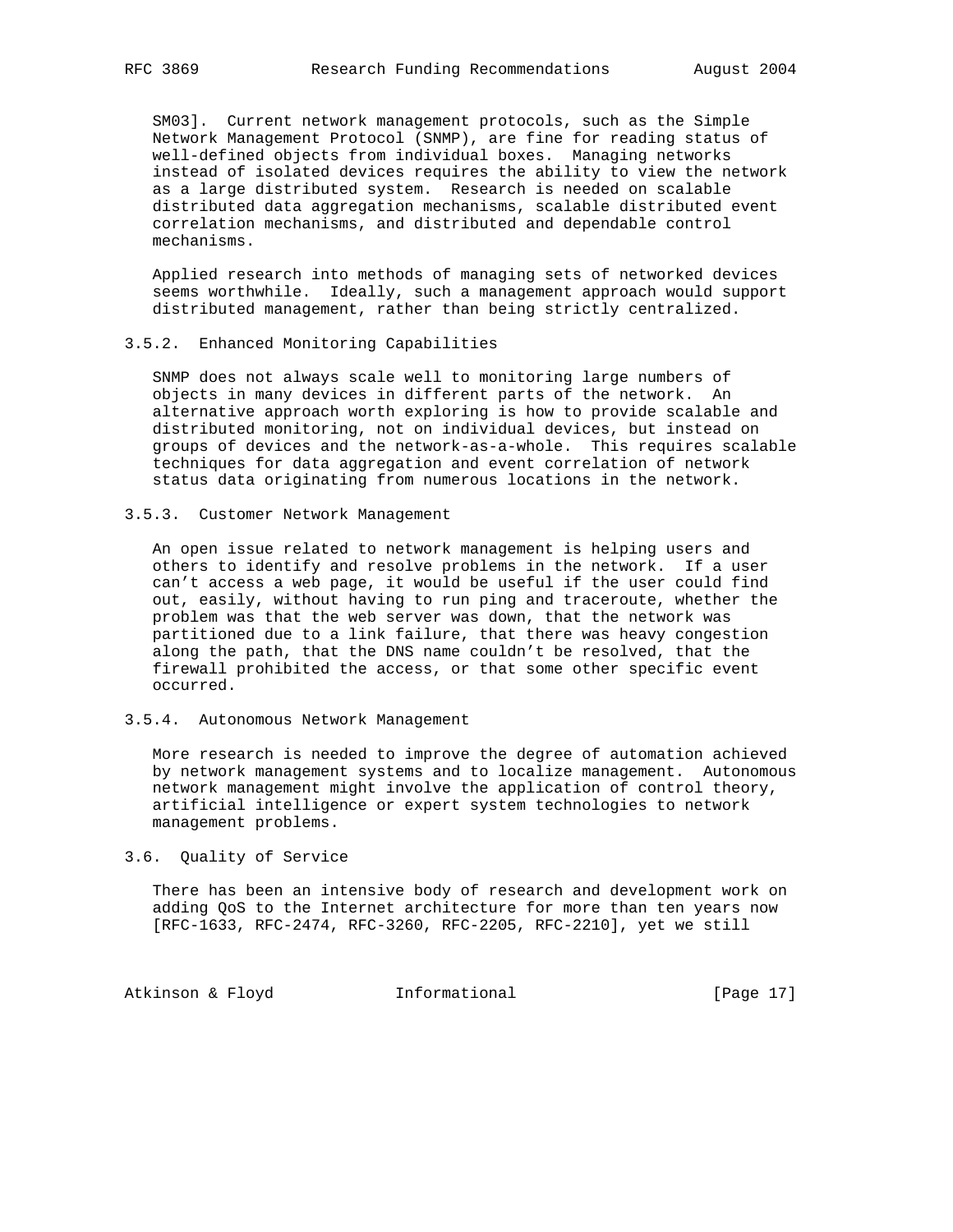don't have end-to-end QoS in the Internet [RFC-2990, RFC-3387]. The IETF is good at defining individual QoS mechanisms, but poor at work on deployable QoS architectures. Thus, while Differentiated Services (DiffServ) mechanisms have been standardized as per-hop behaviors, there is still much to be learned about the deployment of that or other QoS mechanisms for end-to-end QoS. In addition to work on purely technical issues, this includes close attention to the economic models and deployment strategies that would enable an increased deployment of QoS in the network.

 In many cases, deployment of QoS mechanisms would significantly increase operational security risks [RFC-2990], so any new research on QoS mechanisms or architectures ought to specifically discuss the potential security issues associated with the new proposal(s) and how to mitigate those security issues.

 In some cases, the demand for QoS mechanisms has been diminished by the development of more resilient voice/video coding techniques that are better suited for the best-effort Internet than the older coding techniques that were originally designed for circuit-switched networks.

 One of the factors that has blunted the demand for QoS has been the transition of the Internet infrastructure from heavy congestion in the early 1990s, to overprovisioning in backbones and in many international links now. Thus, research in QoS mechanisms also has to include some careful attention to the relative costs and benefits of QoS in different places in the network. Applied research into QoS should include explicit consideration of economic issues of deploying and operating a QoS-enabled IP network [Clark02].

#### 3.6.1. Inter-Domain QoS Architecture

 Typically, a router in the deployed inter-domain Internet provides best-effort forwarding of IP packets, without regard for whether the source or destination of the packet is a direct customer of the operator of the router. This property is a significant contributor to the current scalability of the global Internet and contributes to the difficulty of deploying inter-domain Quality of Service (QoS) mechanisms.

 Deploying existing Quality-of-Service (QoS) mechanisms, for example Differentiated Services or Integrated Services, across an inter domain boundary creates a significant and easily exploited denial-of service vulnerability for any network that provides inter-domain QoS support. This has caused network operators to refrain from supporting inter-domain QoS. The Internet would benefit from

Atkinson & Floyd **Informational** [Page 18]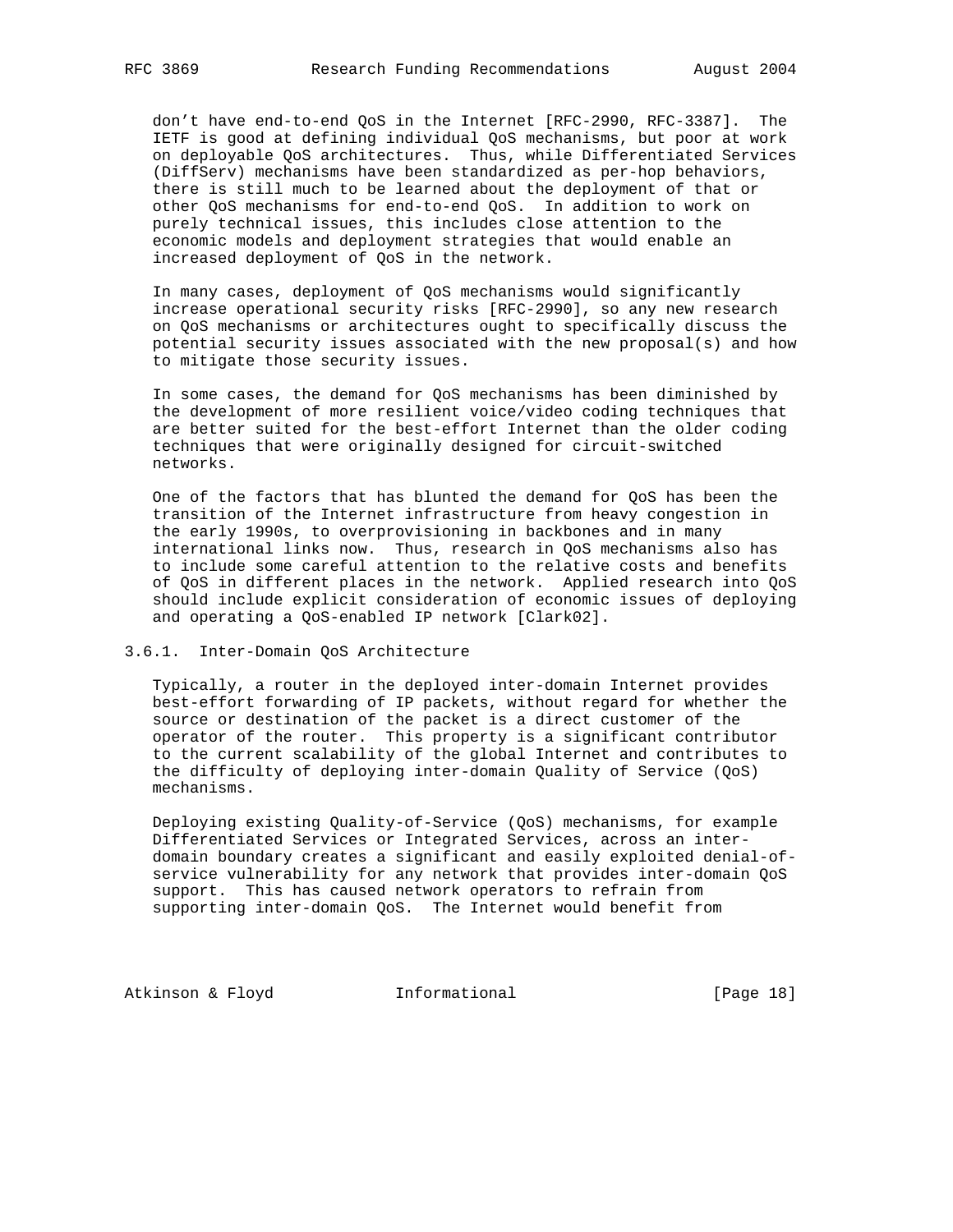additional research into alternative approaches to QoS, particularly into approaches that do not create such vulnerabilities and can be deployed end-to-end [RFC-2990].

 Also, current business models are not consistent with inter-domain QoS, in large part because it is impractical or impossible to authenticate the identity of the sender of would-be preferred traffic while still forwarding traffic at line-rate. Absent such an ability, it is unclear how a network operator could bill or otherwise recover costs associated with providing that preferred service. So any new work on inter-domain QoS mechanisms and architectures needs to carefully consider the economic and security implications of such proposals.

3.6.2. New Queuing Disciplines

 The overall Quality-of-Service for traffic is in part determined by the scheduling and queue management mechanisms at the routers. While there are a number of existing mechanisms (e.g., RED) that work well, it is possible that improved active queuing strategies might be devised. Mechanisms that lowered the implementation cost in IP routers might help increase deployment of active queue management, for example.

3.7. Congestion Control.

 TCP's congestion avoidance and control mechanisms, from 1988 [Jacobson88], have been a key factor in maintaining the stability of the Internet, and are used by the bulk of the Internet's traffic. However, the congestion control mechanisms of the Internet need to be expanded and modified to meet a wide range of new requirements, from new applications such as streaming media and multicast to new environments such as wireless networks or very high bandwidth paths, and new requirements for minimizing queueing delay. While there are significant bodies of work in several of these issues, considerably more needs to be done.

 We would note that research on TCP congestion control is also not yet "done", with much still to be accomplished in high-speed TCP, or in adding robust performance over paths with significant reordering, intermittent connectivity, non-congestive packet loss, and the like.

 Several of these issues bring up difficult fundamental questions about the potential costs and benefits of increased communication between layers. Would it help transport to receive hints or other information from routing, from link layers, or from other transport level connections? If so, what would be the cost to robust operation across diverse environments?

Atkinson & Floyd **Informational** [Page 19]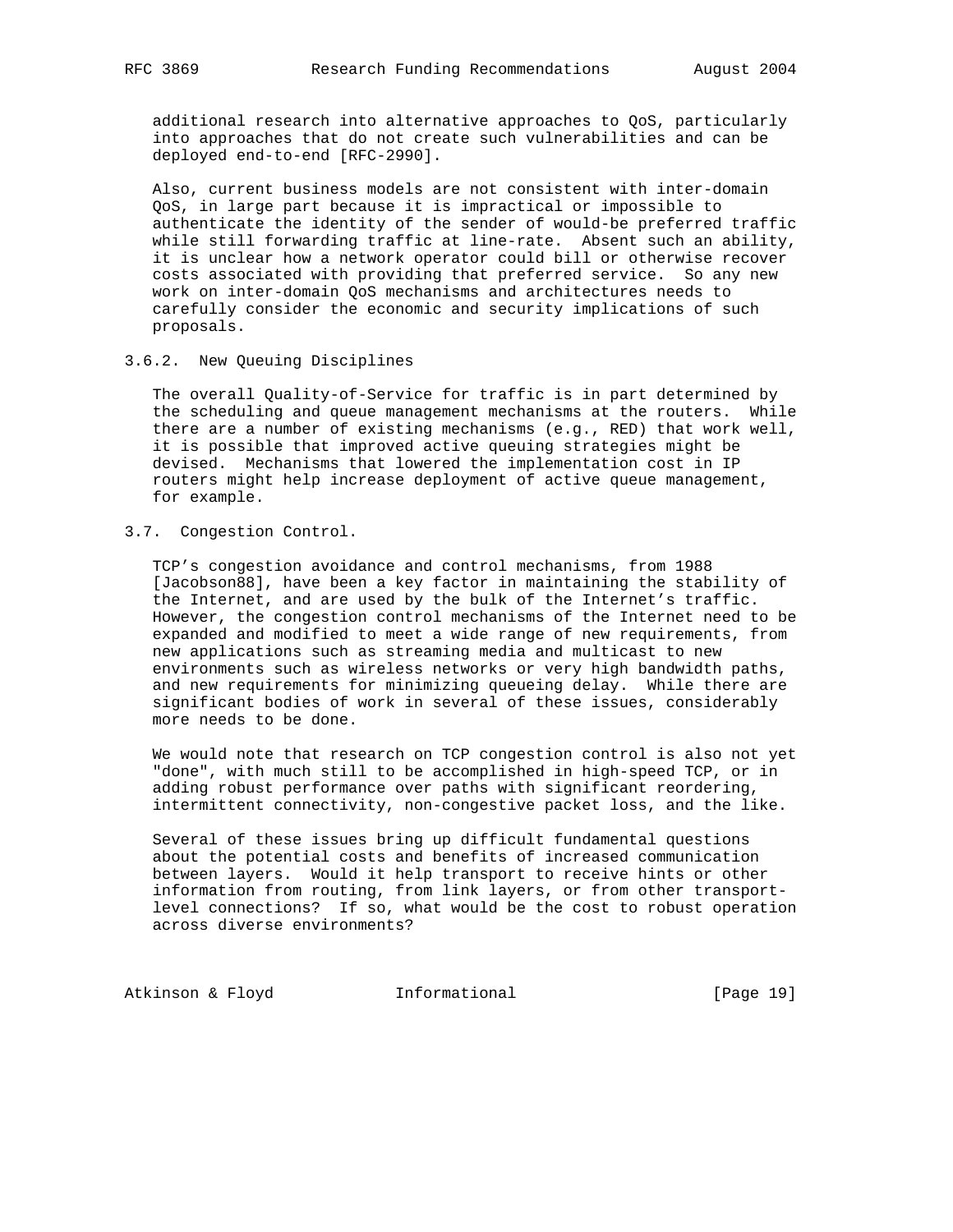For congestion control mechanisms in routers, active queue management and Explicit Congestion Notification are generally not yet deployed, and there are a range of proposals, in various states of maturity, in this area. At the same time, there is a great deal that we still do not understand about the interactions of queue management mechanisms with other factors in the network. Router-based congestion control mechanisms are also needed for detecting and responding to aggregate congestion such as in Distributed Denial of Service attacks and flash crowds.

 As more applications have the need to transfer very large files over high delay-bandwidth-product paths, the stresses on current congestion control mechanisms raise the question of whether we need more fine-grained feedback from routers. This includes the challenge of allowing connections to avoid the delays of slow-start, and to rapidly make use of newly-available bandwidth. On a more general level, we don't understand the potential and limitations for best effort traffic over high delay-bandwidth-product paths, given the current feedback from routers, or the range of possibilities for more explicit feedback from routers.

 There is also a need for long-term research in congestion control that is separate from specific functional requirements like the ones listed above. We know very little about congestion control dynamics or traffic dynamics of a large, complex network like the global Internet, with its heterogeneous and changing traffic mixes, link level technologies, network protocols and router mechanisms, patterns of congestion, pricing models, and the like. Expanding our knowledge in this area seems likely to require a rich mix of measurement, analysis, simulations, and experimentation.

## 3.8. Studying the Evolution of the Internet Infrastructure

 The evolution of the Internet infrastructure has been frustratingly slow and difficult, with long stories about the difficulties in adding IPv6, QoS, multicast, and other functionality to the Internet. We need a more scientific understanding of the evolutionary potentials and evolutionary difficulties of the Internet infrastructure.

 This evolutionary potential is affected not only by the technical issues of the layered IP architecture, but by other factors as well. These factors include the changes in the environment over time (e.g., the recent overprovisioning of backbones, the deployment of firewalls), and the role of the standardization process. Economic and public policy factors are also critical, including the central fact of the Internet as a decentralized system, with key players being not only individuals, but also ISPs, companies, and entire

Atkinson & Floyd **Informational** [Page 20]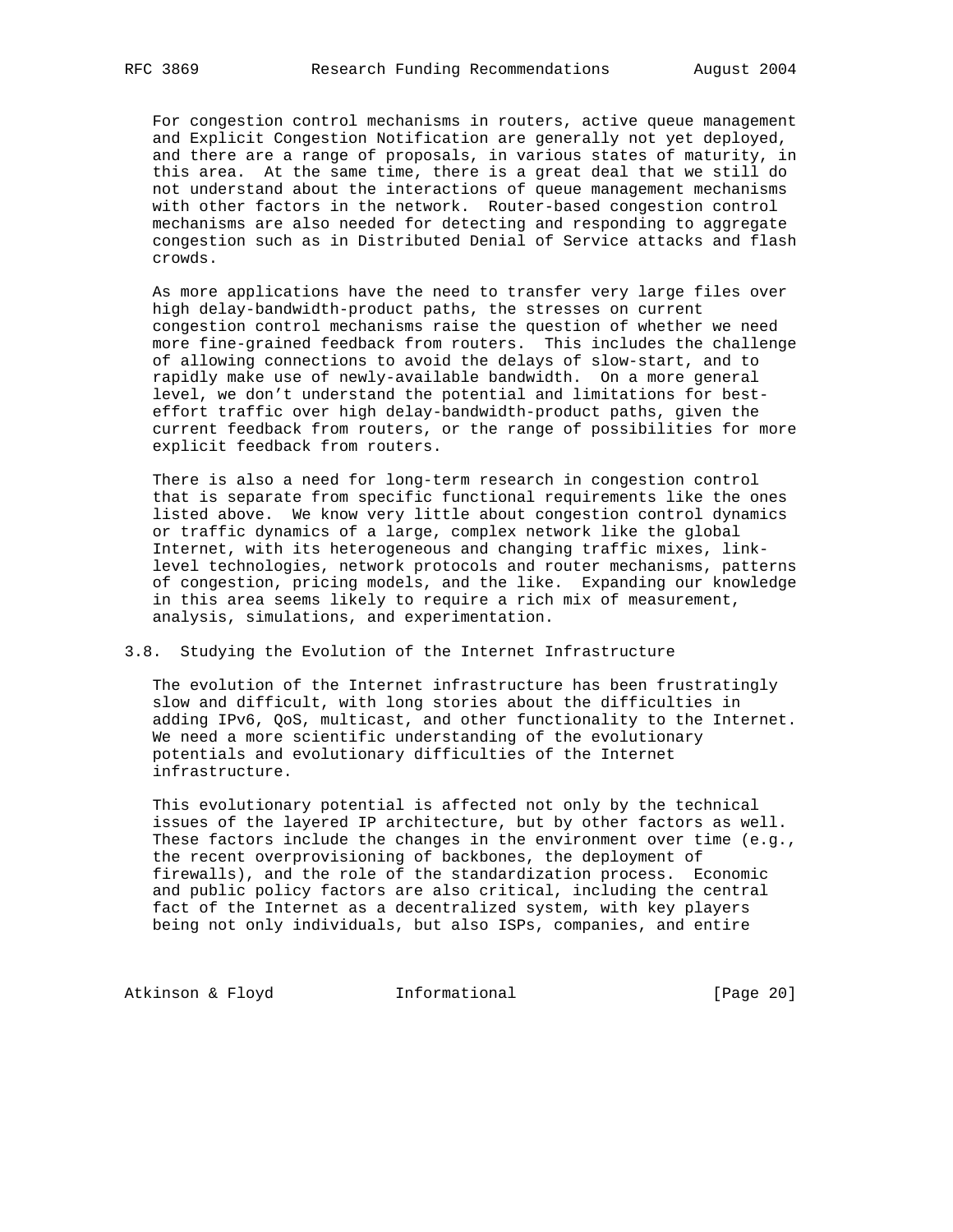industries. Deployment issues are also key factors in the evolution of the Internet, including the continual chicken-and-egg problem of having enough customers to merit rolling out a service whose utility depends on the size of the customer base in the first place.

 Overlay networks might serve as a transition technology for some new functionality, with an initial deployment in overlay networks, and with the new functionality moving later into the core if it seems warranted.

 There are also increased obstacles to the evolution of the Internet in the form of increased complexity [WD02], unanticipated feature interactions [Kruse00], interactions between layers [CWWS92], interventions by middleboxes [RFC-3424], and the like. Because increasing complexity appears inevitable, research is needed to understand architectural mechanisms that can accommodate increased complexity without decreasing robustness of performance in unknown environments, and without closing off future possibilities for evolution. More concretely, research is needed on how to evolve the Internet will still maintaining its core strengths, such as the current degree of global addressability of hosts, end-to-end transparency of packet forwarding, and good performance for best effort traffic.

# 3.9. Middleboxes

 Research is needed to address the challenges posed by the wide range of middleboxes [RFC-3234]. This includes issues of security, control, data integrity, and on the general impact of middleboxes on the architecture.

 In many ways middleboxes are a direct outgrowth of commercial interests, but there is a need to look beyond the near-term needs for the technology, to research its broader implications and to explore ways to improve how middleboxes are integrated into the architecture.

## 3.10. Internet Measurement

 A recurring challenge is measuring the Internet; there have been many discussions about the need for measurement studies as an integral part of Internet research [Claffy03]. In this discussion, we define measurement quite broadly. For example, there are numerous challenges in measuring performance along any substantial Internet path, particularly when the path crosses administrative domain boundaries. There are also challenges in measuring protocol/application usage on any high-speed Internet link. Many of

Atkinson & Floyd **Informational** [Page 21]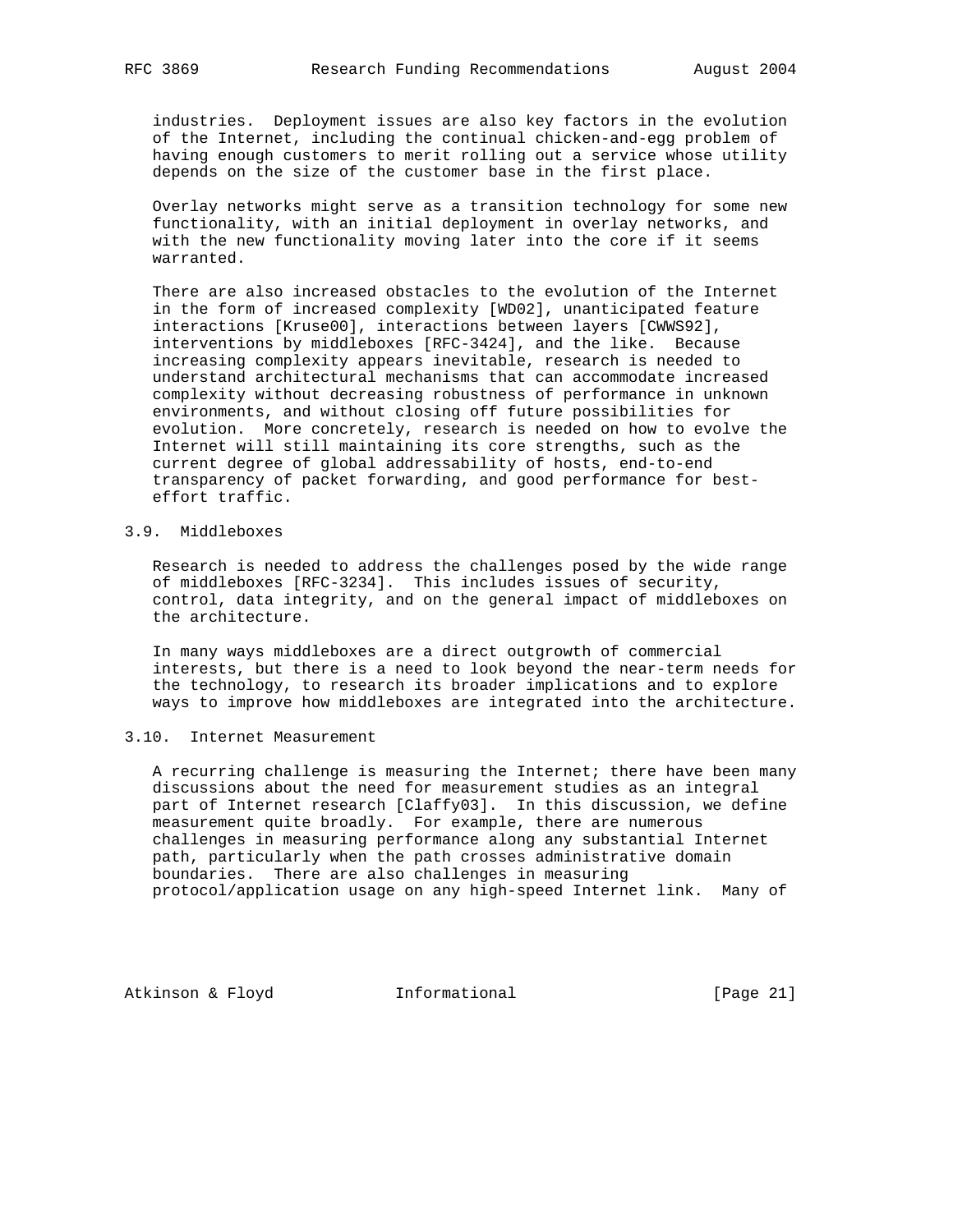the problems discussed above would benefit from increased frequency of measurement as well as improved quality of measurement on the deployed Internet.

 A key issue in network measurement is that most commercial Internet Service Providers consider the particular characteristics of their production IP network(s) to be trade secrets. Ways need to be found for cooperative measurement studies, e.g., to allow legitimate non commercial researchers to be able to measure relevant network parameters while also protecting the privacy rights of the measured ISPs.

 Absent measured data, there is possibly an over-reliance on network simulations in some parts of the Internet research community and probably insufficient validation that existing network simulation models are reasonably good representations of the deployed Internet (or of some plausible future Internet) [FK02].

 Without solid measurement of the current Internet behavior, it is very difficult to know what otherwise unknown operational problems exist that require attention, and it is equally difficult to fully understand the impact of changes (past or future) upon the Internet's actual behavioral characteristics.

3.11. Applications

 Research is needed on a wide range of issues related to Internet applications.

 Taking email as one example application, research is needed on understanding the spam problem, and on investigating tools and techniques to mitigate the effects of spam, including tools and techniques that aid the implementation of legal and other non technical anti-spam measures [ASRG]. "Spam" is a generic term for a range of significantly different types of unwanted bulk email, with many types of senders, content and traffic-generating techniques. As one part of controlling spam, we need to develop a much better understanding of its many, different characteristics and their interactions with each other.

3.12. Meeting the Needs of the Future

 As network size, link bandwidth, CPU capacity, and the number of users all increase, research will be needed to ensure that the Internet of the future scales to meet these increasing demands. We have discussed some of these scaling issues in specific sections above.

Atkinson & Floyd **Informational** [Page 22]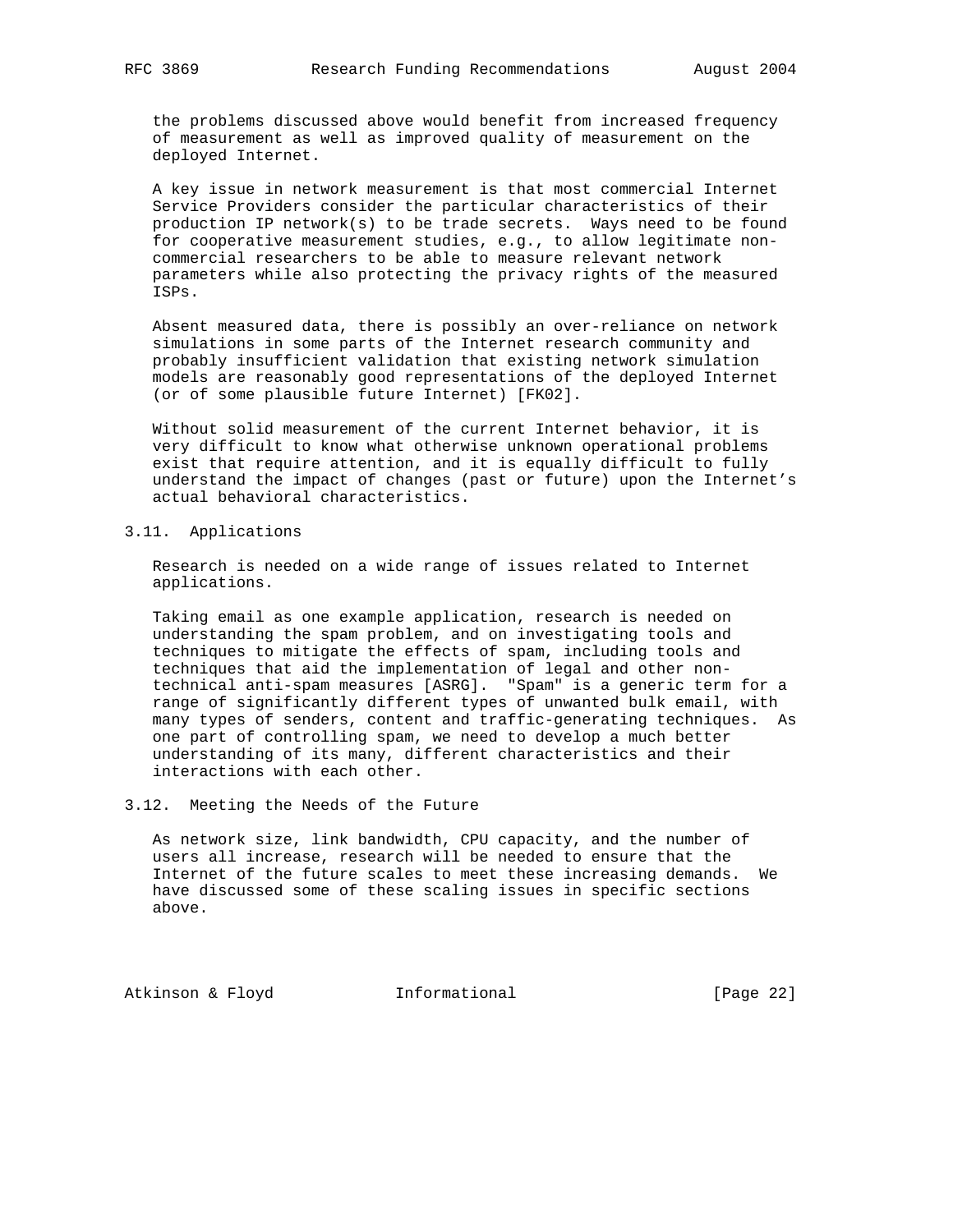However, for all of the research questions discussed in this document, the goal of the research must be not only to meet the challenges already experienced today, but also to meet the challenges that can be expected to emerge in the future.

## 3.13. Freely Distributable Prototypes

 U.S.'s DARPA has historically funded development of freely distributable implementations of various Internet technologies (e.g., TCP/IPv4, RSVP, IPv6, and IP security) in a variety of operating systems (e.g., 4.2 BSD, 4.3 BSD, 4.4 BSD, Tenex). Experience has shown that a good way to speed deployment of a new technology is to provide an unencumbered, freely-distributable prototype that can be incorporated into commercial products as well as non-commercial prototypes. Japan's WIDE Project has also funded some such work, primarily focused on IPv6 implementation for 4.4 BSD and Linux. [WIDE] We believe that applied research projects in networking will have an increased probability of success if the research project teams make their resulting software implementations freely available for both commercial and non-commercial uses. Examples of successes here include the DARPA funding of TCP/IPv4 integration into the 4.x BSD operating system [MBKQ96], DARPA/USN funding of ESP/AH design and integration into 4.4 BSD [Atk96], as well as separate DARPA/USN and WIDE funding of freely distributable IPv6 prototypes [Atk96, WIDE].

4. Conclusions

 This document has summarized the history of research funding for the Internet and highlighted examples of open research questions. The IAB believes that more research is required to further the evolution of the Internet infrastructure, and that consistent, sufficient non commercial funding is needed to enable such research.

 In case there is any confusion, in this document we are not suggesting any direct or indirect role for the IAB, the IETF, or the IRTF in handling any funding for Internet research.

5. Acknowledgements

 The people who directly contributed to this document in some form include the following: Ran Atkinson, Guy Almes, Rob Austein, Vint Cerf, Jon Crowcroft, Sally Floyd, James Kempf, Joe Macker, Craig Partridge, Vern Paxson, Juergen Schoenwaelder, and Mike St. Johns.

 We are also grateful to Kim Claffy, Dave Crocker, Michael Eder, Eric Fleischman, Andrei Gurtov, Stephen Kent, J.P. Martin-Flatin, and Hilarie Orman for feedback on earlier drafts of this document.

Atkinson & Floyd **Informational** [Page 23]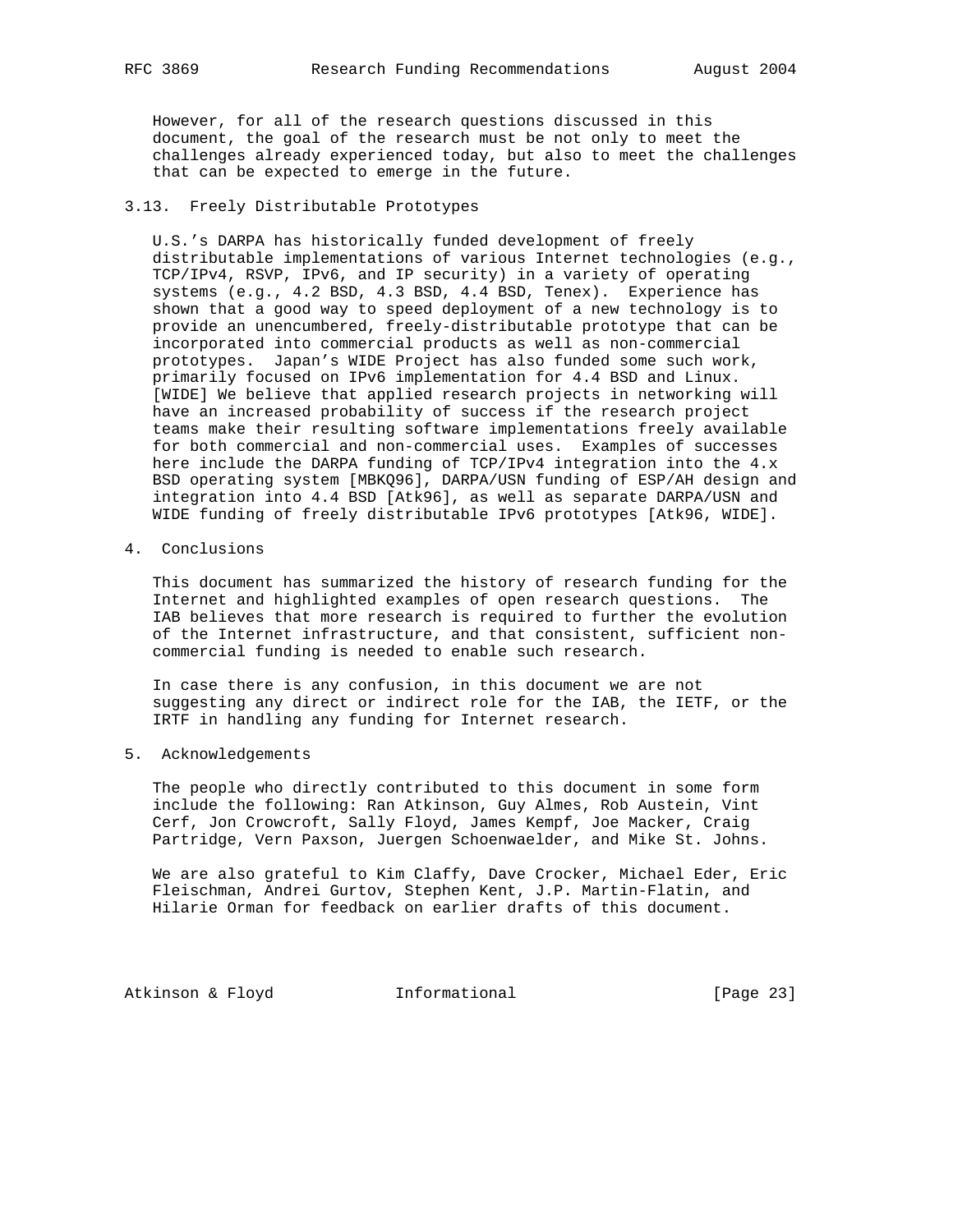We have also drawn from the following reports:

- [CIPB02,IST02,NV02,NSF02,NSF03,NSF03a].
- 6. Security Considerations

 This document does not itself create any new security issues for the Internet community. Security issues within the Internet Architecture primarily are discussed in Section 3.4 above.

- 7. Informative References
	- [ASRG] Anti-Spam Research Group (ASRG) of the IRTF. URL "http://asrg.sp.am/".
	- [Atk96] R. Atkinson et al., "Implementation of IPv6 in 4.4 BSD", Proceedings of USENIX 1996 Annual Technical Conference, USENIX Association, Berkeley, CA, USA. January 1996. URL http://www.chacs.itd.nrl.navy.mil/publications/CHACS/ 1996/1996atkinson-USENIX.pdf
	- [Bellman1957] R.E. Bellman, "Dynamic Programming", Princeton University Press, Princeton, NJ, 1957.
	- [Claffy03] K. Claffy, "Priorities and Challenges in Internet Measurement, Simulation, and Analysis", Large Scale Network meeting, (US) National Science Foundation, Arlington, VA, USA. 10 June 2003. URL "http://www.caida.org/outreach/ presentations/2003/lsn20030610/".
	- [Claffy03a] K. Claffy, "Top Problems of the Internet and What Sysadmins and Researchers Can Do To Help", plenary talk at LISA'03, October 2003. URL "http://www.caida.org/outreach/presentations/ 2003/netproblems\_lisa03/".
	- [Clark02] D. D. Clark, "Deploying the Internet why does it take so long and, can research help?", Large-Scale Networking Distinguished Lecture Series, (U.S.) National Science Foundation, Arlington, VA, 8 January 2002. URL: http://www.ngi supernet.org/conferences.html

Atkinson & Floyd **Informational** [Page 24]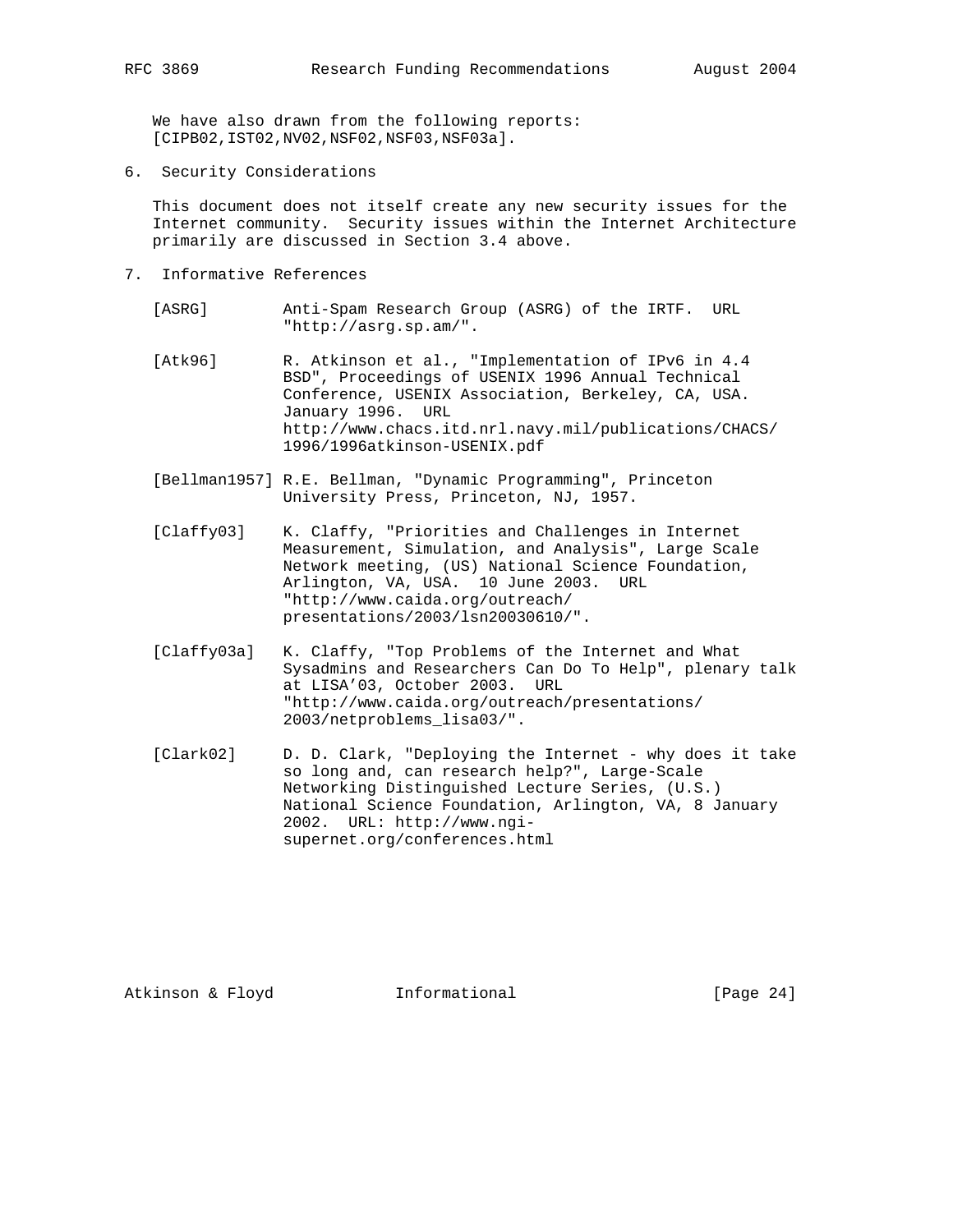| RFC 3869 | Research Funding Recommendations<br>August 2004                                                                                                                                                                                                                                     |  |
|----------|-------------------------------------------------------------------------------------------------------------------------------------------------------------------------------------------------------------------------------------------------------------------------------------|--|
| [CSTB99] | Computer Science and Telecommunications Board, (U.S.)<br>National Research Council, "Funding a Revolution:<br>Government Support for Computing Research", National<br>Academy Press, Washington, DC, 1999. URL<br>"http://www7.nationalacademies.org/cstb/<br>pub_revolution.html". |  |
| [CIPB02] | Critical Infrastructure Protection Board, "National<br>Strategy to Secure Cyberspace", The White House,<br>Washington, DC, USA. September 2002, URL<br>"http://www.whitehouse.gov/pcipb".                                                                                           |  |
| [CWWS92] | J. Crowcroft, I. Wakeman, Z. Wang, and D. Sirovica, "Is<br>Layering Harmful?", IEEE Networks, Vol. 6, Issue 1, pp<br>20-24, January 1992.                                                                                                                                           |  |

- [Diot00] C. Diot, et al., "Deployment Issues for the IP Multicast Service and Architecture", IEEE Network, January/February 2000.
- [Deering1988] S. Deering, "Multicast Routing in Internetworks and LANs", ACM Computer Communications Review, Volume 18, Issue 4, August 1988.
- [Dijkstra59] E. Dijkstra, "A Note on Two Problems in Connexion with Graphs", Numerische Mathematik, 1, 1959, pp.269-271.
- [FF1962] L. R. Ford Jr. and D.R. Fulkerson, "Flows in Networks", Princeton University Press, Princeton, NJ, 1962.
- [FK02] S. Floyd and E. Kohler, "Internet Research Needs Better Models", Proceedings of 1st Workshop on Hot Topics in Networks (Hotnets-I), Princeton, NJ, USA. October 2002. URL "http://www.icir.org/models/bettermodels.html".
- [IM1993] J. Ioannidis and G. Maguire Jr., "The Design and Implementation of a Mobile Internetworking Architecture", Proceedings of the Winter USENIX Technical Conference, pages 489-500, Berkeley, CA, USA, January 1993.
- [IST02] Research Networking in Europe Striving for Global Leadership, Information Society Technologies, 2002. URL "http://www.cordis.lu/ist/rn/rn-brochure.htm".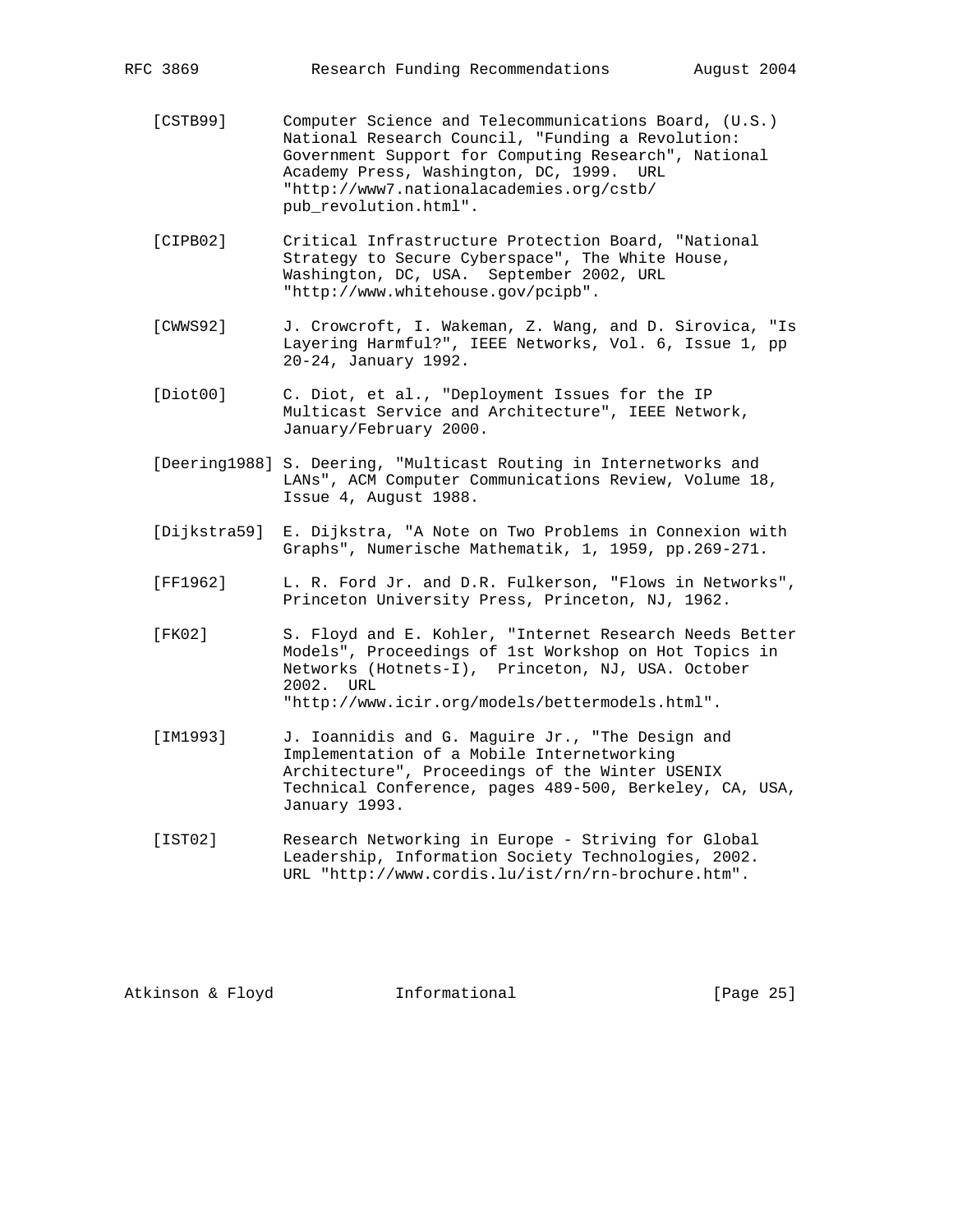- [Jacobson88] Van Jacobson, "Congestion Avoidance and Control", Proceedings of ACM SIGCOMM 1988 Symposium, ACM SIGCOMM, Stanford, CA, August 1988. URL "http://citeseer.nj.nec.com/jacobson88congestion.html".
- [Jackson02] William Jackson, "U.S. should fund R&D for secure Internet protocols, Clarke says", Government Computer News, 31 October 2002. URL "http://www.gcn.com/vol1\_no1/security/20382-1.html".
- [Kruse00] Hans Kruse, "The Pitfalls of Distributed Protocol Development: Unintentional Interactions between Network Operations and Applications Protocols", Proceedings of the 8th International Conference on Telecommunication Systems Design, Nashville, TN, USA, March 2000. URL "http://www.csm.ohiou.edu/kruse/publications/ TSYS2000.pdf".
- [KLMS2000] S. Kent, C. Lynn, J. Mikkelson, and K. Seo, "Secure Border Gateway Protocol (S-BGP)", Proceedings of ISOC Network and Distributed Systems Security Symposium, Internet Society, Reston, VA, February 2000.
- [LD2002] E. Lear and R. Droms, "What's in a Name: Thoughts from the NSRG", expired Internet-Draft, December 2002.
- [MBFIPS01] Ratul Mahajan, Steven M. Bellovin, Sally Floyd, John Ioannidis, Vern Paxson, and Scott Shenker, "Controlling High Bandwidth Aggregates in the Network", ACM Computer Communications Review, Vol. 32, No. 3, July 2002. URL "http://www.icir.org/pushback/".
- [MBKQ96] M. McKusick, K. Bostic, M. Karels, and J. Quarterman, "Design and Implementation of the 4.4 BSD Operating System", Addison-Wesley, Reading, MA, 1996.
- [MGVK02] Z. Mao, R. Govindan, G. Varghese, & R. Katz, "Route Flap Dampening Exacerbates Internet Routing Convergence", Proceedings of ACM SIGCOMM 2002, ACM, Pittsburgh, PA, USA, August 2002.
- [NV02] NetVision 2012 Committee,"DARPA's Ten-Year Strategic Plan for Networking Research", (U.S.) Defense Advanced Research Projects Agency, October 2002. Citation for acknowledgement purposes only.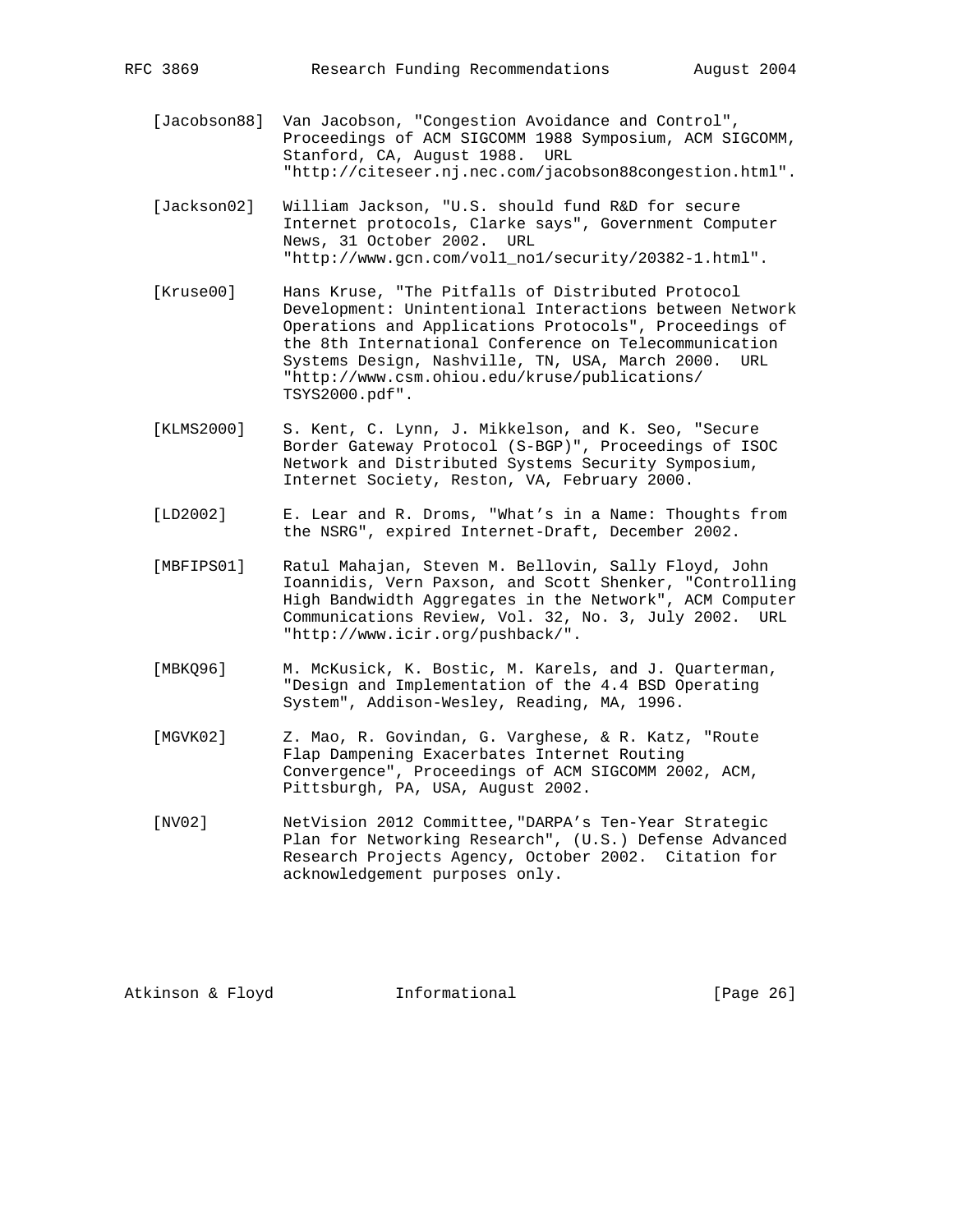- [NSF02] NSF Workshop on Network Research Testbeds, National Science Foundation, Directorate for Computer and Information Science & Engineering, Advanced Networking Infrastructure & Research Division, Arlington, VA, USA, October 2002. URL "http://www net.cs.umass.edu/testbed\_workshop/".
- [NSF03] NSF ANIR Principal Investigator meeting, National Science Foundation, Arlington, VA, USA. January 9-10, 2003, URL "http://www.ncne.org/training/nsf pi/2003/nsfpimain.html".
- [NSF03a] D. E. Atkins, et al., "Revolutionizing Science and Engineering Through Cyberinfrastructure", Report of NSF Advisory Panel on Cyberinfrastructure, January 2003. URL "http://www.cise.nsf.gov/evnt/reports/ atkins\_annc\_020303.htm".
- [NSF03b] Report of the National Science Foundation Workshop on Fundamental Research in Networking. April 24-25, 2003. URL "http://www.cs.virginia.edu/˜jorg/workshop1/NSF- NetWorkshop-2003.pdf".
- [Floyd] S. Floyd, "Papers about Research Questions for the Internet", web page, ICSI Center for Internet Research (ICIR), Berkeley, CA, 2003 URL "http://www.icir.org/floyd/research\_questions.html".
- [RFC-1510] Kohl, J. and C. Neuman, "The Kerberos Network Authentication Service (V5)", RFC 1510, September 1993.
- [RFC-1633] Braden, R., Clark, D., and S. Shenker, "Integrated Services in the Internet Architecture: an Overview", RFC 1633, June 1994.
- [RFC-2082] Baker, F. and R. Atkinson, "RIP-2 MD5 Authentication", RFC 2082, January 1997.
- [RFC-2210] Wroclawski, J., "The Use of RSVP with IETF Integrated Services", RFC 2210, September 1997.
- [RFC-2154] Murphy, S., Badger, M., and B. Wellington, "OSPF with Digital Signatures", RFC 2154, June 1997.
- [RFC-2385] Heffernan, A., "Protection of BGP Sessions via the TCP MD5 Signature Option", RFC 2385, August 1998.

Atkinson & Floyd **Informational** [Page 27]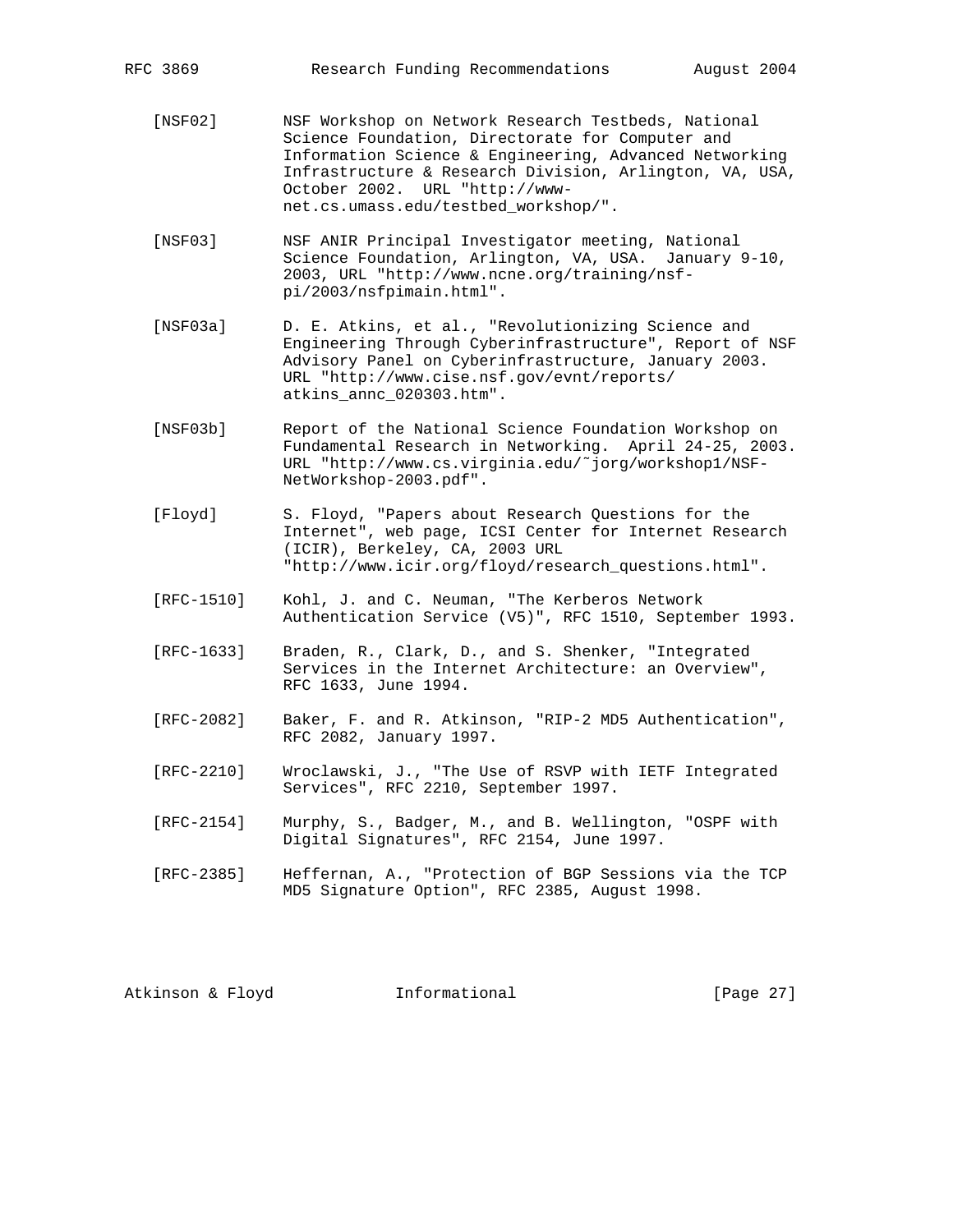- [RFC-2407] Piper, D., "The Internet IP Security Domain of Interpretation for ISAKMP", RFC 2407, November 1998.
- [RFC-2501] Corson, S. and J. Macker, "Mobile Ad hoc Networking (MANET): Routing Protocol Performance Issues and Evaluation Considerations", RFC 2501, January 1999.
- [RFC-2990] Huston, G., "Next Steps for the IP QoS Architecture", RFC 2990, November 2000.
- [RFC-3221] Huston, G., "Commentary on Inter-Domain Routing in the Internet", RFC 3221, December 2001.
- [RFC-3234] Carpenter, B. and S. Brim, "Middleboxes: Taxonomy and Issues", RFC 3234, February 2002.
- [RFC-3424] Daigle, L. and IAB, "IAB Considerations for UNilateral Self-Address Fixing (UNSAF) Across Network Address Translation", RFC 3424, November 2002.
- [RFC-3467] Klensin, J., "Role of the Domain Name System (DNS)", RFC 3467, February 2003.
- [RFC-3535] Schoenwaelder, J., "Overview of the 2002 IAB Network Management Workshop", RFC 3535, May 2003.
- [RFC-3387] Eder, M., Chaskar, H., and S. Nag, "Considerations from the Service Management Research Group (SMRG) on Quality of Service (QoS) in the IP Network", RFC 3387, September 2002.
- [RIPE] RIPE (Reseaux IP Europeens), Amsterdam, NL. URL "http://www.ripe.net/ripe/".
- [Savage00] Savage, S., Wetherall, D., Karlink, A. R., and Anderson, T., "Practical Network Support for IP Traceback", Proceedings of 2000 ACM SIGCOMM Conference, ACM SIGCOMM, Stockholm, SE, pp. 295-306. August 2000.
- [Schiller03] J. I. Schiller, "Interception Technology: The Good, The Bad, and The Ugly!", Presentation at 28th NANOG Meeting, North American Network Operators Group (NANOG), Ann Arbor, MI, USA, June 2003. URL "http://www.nanog.org/mtg-0306/schiller.html".

Atkinson & Floyd **Informational** [Page 28]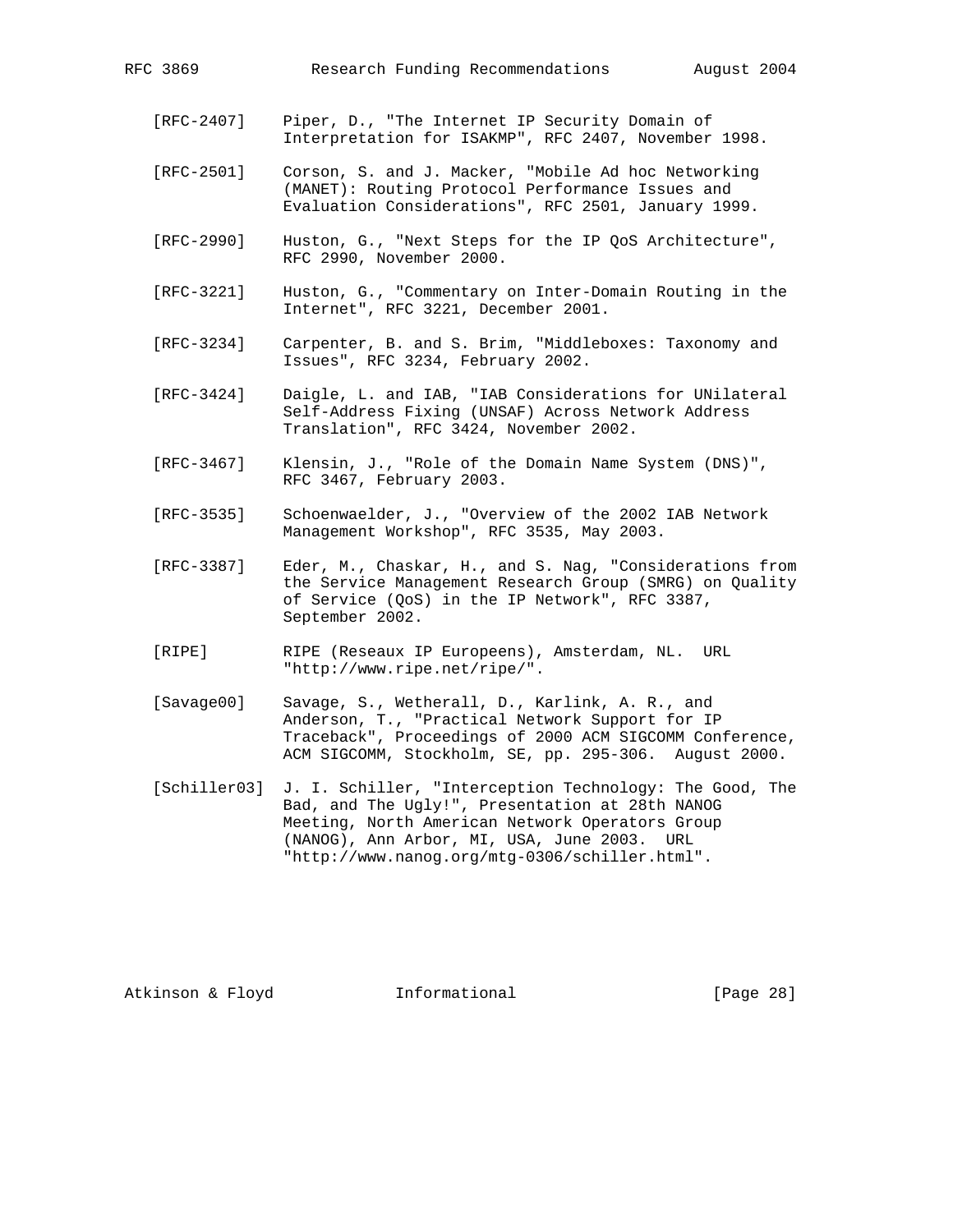- [SM03] P. Sharma and R. Malpani, "IP Multicast Operational Network Management: Design, Challenges, and Experiences", IEEE Network, Vol. 17, No. 2, March 2003.
- [SMA03] N. Spring, R. Mahajan, & T. Anderson, "Quantifying the Causes of Path Inflation", Proceedings of ACM SIGCOMM 2003, ACM, Karlsruhe, Germany, August 2003.
- [WD02] Walter Willinger and John Doyle, "Robustness and the Internet: Design and Evolution", Unpublished/Preprint, 1 March 2002, URL "http://netlab.caltech.edu/internet/".
- [WIDE] WIDE Project, Japan. URL "http://www.wide.ad.jp/".
- 8. Authors' Addresses

 Internet Architecture Board EMail: iab@iab.org

 Internet Architecture Board Members at the time this document was published were:

 Bernard Aboba Harald Alvestrand (IETF chair) Rob Austein Leslie Daigle (IAB chair) Patrik Faltstrom Sally Floyd Mark Handley Bob Hinden Geoff Huston (IAB Executive Director) Jun-ichiro Itojun Hagino Eric Rescorla Pete Resnick Jonathan Rosenberg

 We note that Ran Atkinson, one of the editors of the document, was an IAB member at the time that this document was first created, in November 2002, and that Vern Paxson, the IRTF chair, is an ex-officio member of the IAB.

Atkinson & Floyd **Informational** [Page 29]